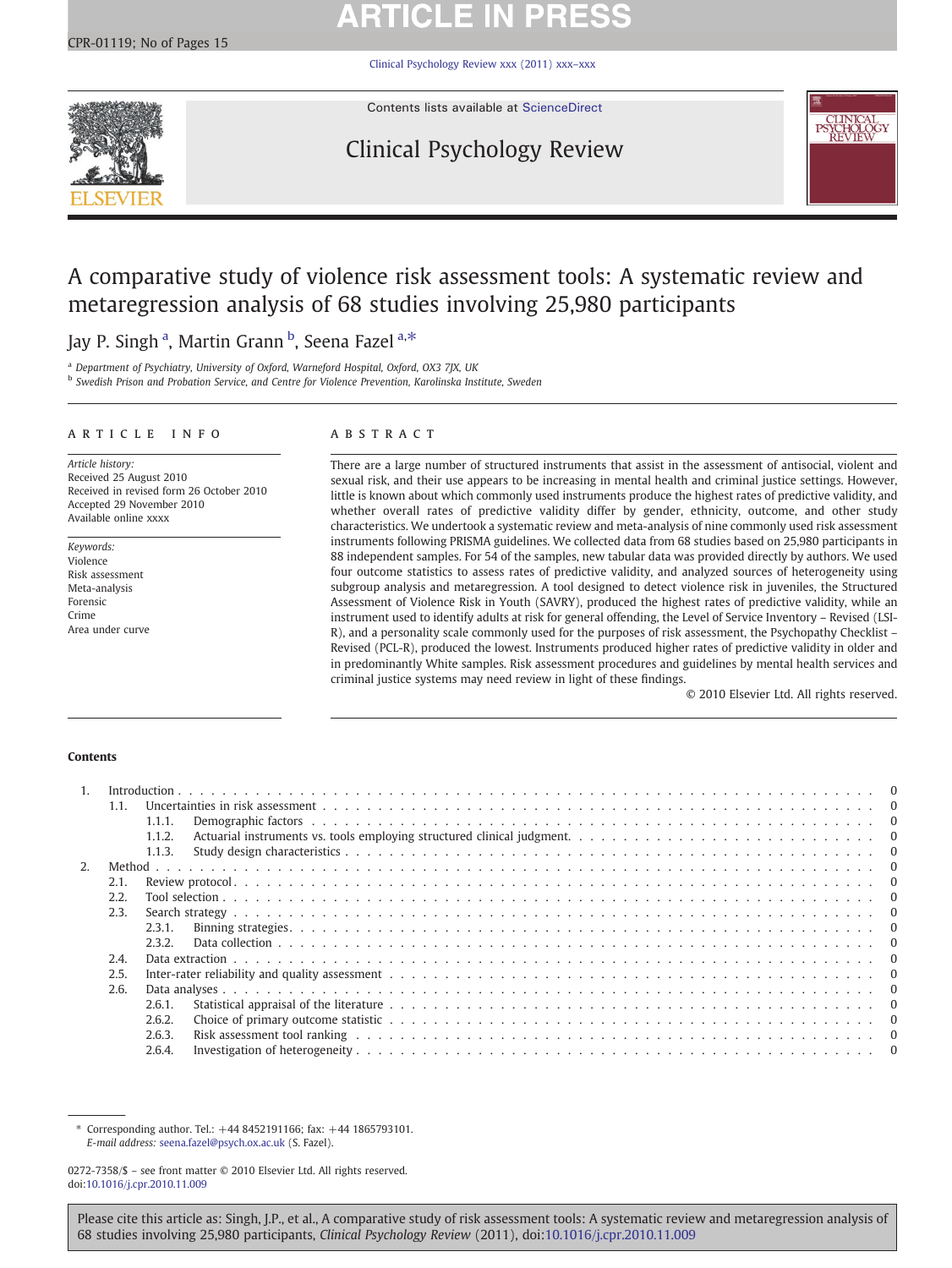| 3. | Results    |  |
|----|------------|--|
|    | 3.1.       |  |
|    | 3.2.       |  |
|    | 3.3.       |  |
|    | 3.4.       |  |
|    | 3.5.       |  |
|    | 3.6.       |  |
|    | 3.7.       |  |
|    | 3.7.1      |  |
|    | 3.7.2.     |  |
|    | 3.7.3.     |  |
| 4. | Discussion |  |
|    | 4.1.       |  |
|    | 4.1.1      |  |
|    | 4.1.2.     |  |
|    | 4.1.3.     |  |
|    | 4.2.       |  |
| 5. |            |  |
|    | Funding.   |  |
|    |            |  |
|    |            |  |
|    | References |  |
|    |            |  |

# 1. Introduction

Risk assessment tools assist in the identification and management of individuals at risk of harmful behaviour. Due to the potential utility of such tools, researchers have developed many risk assessment instruments, the manuals for which promise high rates of construct and predictive validity [\(Bonta, 2002\)](#page-12-0). Recent meta-analyses have identified over 120 different risk assessment tools currently used in general and psychiatric settings (for a metareview, see [Singh & Fazel,](#page-13-0) [2010\)](#page-13-0). These measures range from internationally utilized tools such as the Historical, Clinical, Risk Management – 20 (HCR-20; [Webster,](#page-13-0) [Douglas, Eaves, & Hart, 1997](#page-13-0)) to locally developed and implemented risk measures such as the North Carolina Assessment of Risk (NCAR; [Schwalbe, Fraser, Day, & Arnold, 2004\)](#page-13-0). Given the large selection of tools available to general and secure hospitals and clinics, prisons, the courts, and other criminal justice settings, a central question is which measures have the highest rates of predictive accuracy. To date, no single risk assessment tool has been consistently shown to have superior ability to predict offending ([Campbell, French, & Gendreau,](#page-12-0) [2007; Gendreau, Goggin, & Smith, 2002; SBU, 2005; Walters, 2003](#page-12-0)), and several major uncertainties remain regarding the populations and settings in which risk assessments may be accurately used [\(Leistico, Salekin, DeCoster, & Rogers, 2008](#page-13-0); Guy, Edens, Anthony, & [Douglas, 2005; Schwalbe, 2008; Smith, Cullen, & Latessa, 2009](#page-13-0)).

Such uncertainties are important given that risk assessment tools have been increasingly used to influence decisions regarding accessibility of inpatient and outpatient resources, civil commitment or preventative detention, parole and probation, and length of community supervision in many Western countries including the US [\(Cottle, Lee, & Heilbrun, 2001; Schwalbe, 2008\)](#page-12-0), Canada ([Gendreau,](#page-12-0) [Goggin, & Little, 1996; Hanson & Morton-Bourgon, 2007](#page-12-0)), UK [\(Kemshall, 2001; Khiroya, Weaver & Maden, 2009\)](#page-13-0), Sweden [\(SBU,](#page-13-0) [2005\)](#page-13-0), Australia [\(Mercado & Ogloff, 2007](#page-13-0)), and New Zealand ([Vess,](#page-13-0) [2008\)](#page-13-0). Recent work has suggested that the influence of risk assessment tools appears to be growing in both general and forensic settings. For example, violence risk assessment is now recommended in clinical guidelines for the treatment of schizophrenia in the US and the UK ([APA, 2004; NICE, 2009\)](#page-12-0). In the US, risk assessment tools are used routinely in the mental health care systems of the majority of the 17 states that have civil commitment laws ([Mercado & Ogloff, 2007](#page-13-0)). Recent studies in England have found that two thirds of mental health

clinicians in general settings are using structured risk assessment forms ([Higgins, Watts, Bindman, Slade & Thornicroft, 2005\)](#page-13-0), as are clinicians working in over 70% of forensic psychiatric units [\(Khiroya](#page-13-0) [et al., 2009\)](#page-13-0). Risk measures are also being used with increasing regularity in both criminal and civil court cases in the US and the UK [\(DeMatteo & Edens, 2006; Young, 2009](#page-12-0)). The widespread, often legally required use of risk measures ([Seto, 2005](#page-13-0)) necessitates the regular and high-quality review of the evidence base.

# 1.1. Uncertainties in risk assessment

The research base on the predictive validity of risk assessment tools has expanded considerably; however, policymakers and clinicians continue to be faced with conflicting findings of primary and review literature on a number of central issues ([Gendreau, Goggin &](#page-12-0) [Smith, 2000; Singh & Fazel, 2010](#page-12-0)). Key uncertainties include:

- (1) Are there differences between the predictive validity of risk assessment instruments?
- (2) Do risk assessment tools predict the likelihood of violence and offending with similar validity across demographic backgrounds?
- (3) Do actuarial instruments or tools which employ structured clinical judgment produce higher rates of predictive validity?

# 1.1.1. Demographic factors

There is contrasting evidence whether risk assessment tools are equally valid in men and women. Several recent reviews have found no difference in tool performance between the genders (e.g., [Schwalbe, 2008; Smith et al., 2009](#page-13-0)). [Schwalbe \(2008\)](#page-13-0) conducted a meta-analysis on the validity literature of risk assessment instruments adapted for use in juvenile justice systems, and found no differences in predictive validity based on gender. This finding was supported by a meta-analysis conducted by [Smith, Cullen, and](#page-13-0) [Latessa \(2009\)](#page-13-0), who found that the Level of Service Inventory – Revised (LSI-R) produced non-significantly different rates of predictive validity in men and women. In contrast, recent meta-analyses have found that the predictive validity of certain risk assessment tools is higher in juvenile men [\(Edens, Campbell & Weir, 2007](#page-12-0)) or in women [\(Leistico et al., 2008\)](#page-13-0).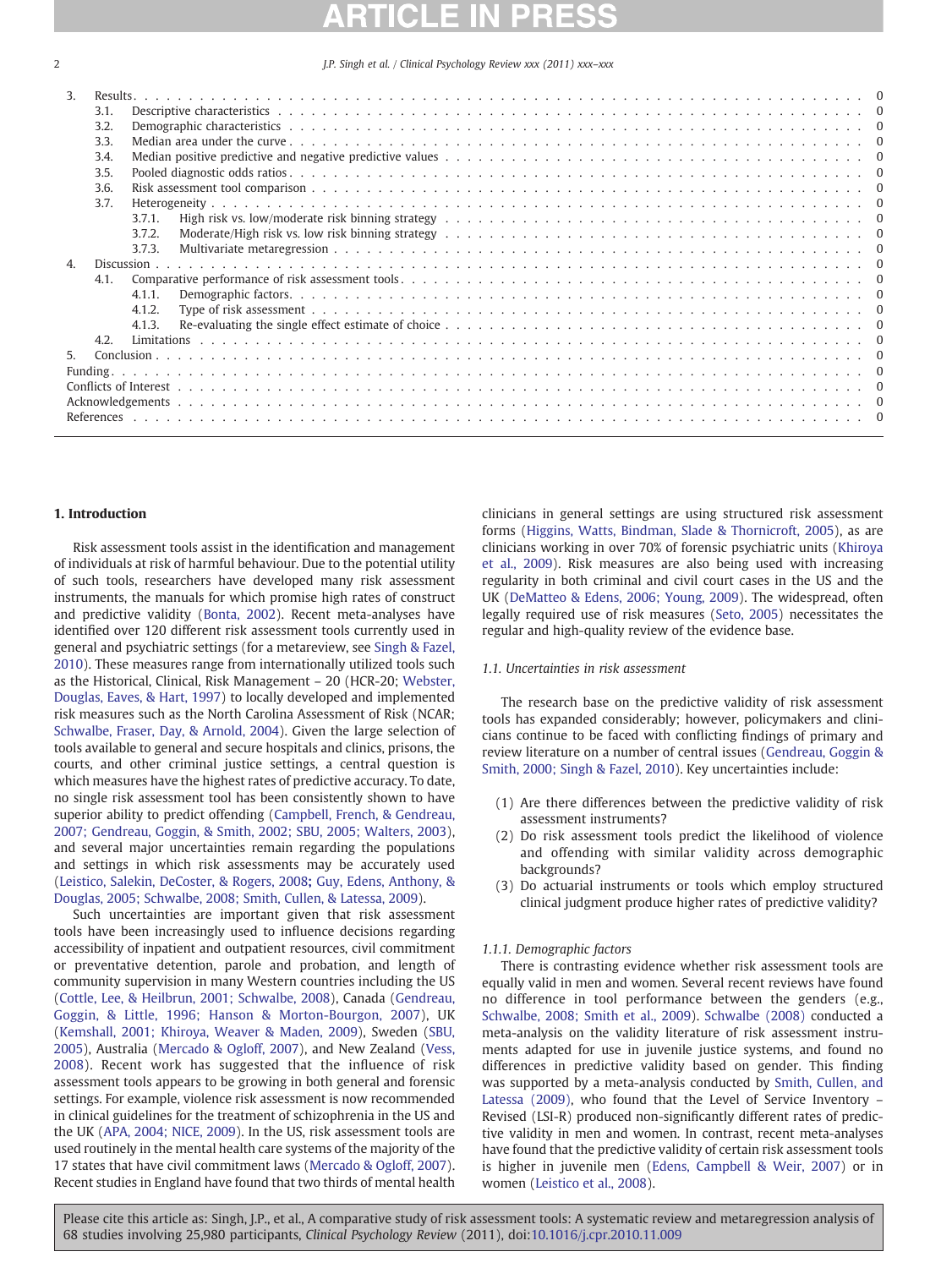Another uncertainty is whether risk measures' predictive validity differs across ethnic backgrounds. There is evidence from primary studies and meta-analyses that risk assessment tools provide more accurate risk predictions for White participants than other ethnic backgrounds ([Bhui, 1999; Edens et al., 2007; Långström, 2004;](#page-12-0) [Leistico et al., 2008\)](#page-12-0). This variation may be due to differences in the base rate of offending among individuals of different ethnicities [\(Federal Bureau of Investigation, 2002](#page-12-0)). These differences are seen in inpatient settings [\(Fujii, Tokioka, Lichton & Hishinuma, 2005;](#page-12-0) [Hoptman, Yates, Patalinjug, Wack & Convit, 1999; Lawson, Yesavage &](#page-12-0) [Werner, 1984; McNiel & Binder, 1995; Wang & Diamon, 1999](#page-12-0)) and on discharge into the community [\(Lidz, Mulvey, & Gardner, 1993](#page-13-0)). Contrary evidence has been provided by reviews which have assessed the moderating influence of ethnicity on predictive validity rates in White, Black, Hispanic, Asian, and Aboriginal participants and have found no differences ([Guy et al., 2005; Edens & Campbell, 2007;](#page-12-0) [Schwalbe, 2007; Skeem, Edens, Camp, & Colwell, 2004](#page-12-0)).

Previous meta-analyses (e.g., [Blair, Marcus & Boccaccini, 2008;](#page-12-0) [Guy, 2008; Leistico et al., 2008\)](#page-12-0) have found that participant age does not affect the predictive validity of risk assessment tools. However, epidemiological investigations and reviews (e.g., [Gendreau et al.,](#page-12-0) [1996\)](#page-12-0) have found that younger age is a significant risk factor for offending. Therefore, we investigated the influence of age on predictive validity in the present meta-analysis.

1.1.2. Actuarial instruments vs. tools employing structured clinical judgment

Actuarial risk assessment tools estimate the likelihood of misconduct by assigning numerical values to risk factors associated with offending. These numbers are then combined using a statistical algorithm to translate an individual's total score into a probabilistic estimate of offending. The actuarial approach is an attempt to ensure that each individual is appraised using the same criteria and, in doing so, can be directly compared to others who have had the same tool administered regardless of who conducted the assessment.

The individual administering the assessment is thought to play a critical role when clinically based instruments are used. Broadly, clinical approaches to risk assessment can be dichotomized into unstructured clinical judgment and structured clinical judgment. Unstructured clinical judgment refers to a clinician's subjective prediction of whether an individual is likely to offend or not. No prespecified set of risk factors is used to guide the clinician's analysis, which relies on professional experience for accuracy in assessing the likelihood of offending [\(Hanson, 1998](#page-12-0)). Recent reviews have suggested that this form of risk assessment has poor predictive validity ([Daniels, 2005; Hanson & Morton-Bourgon, 2009\)](#page-12-0). The poor performance of unstructured clinical judgment is thought to be a consequence of its reliance on subjective risk estimates that lack inter-rater and test–retest reliability ([Hanson & Morton-Bourgon,](#page-12-0) [2009\)](#page-12-0).

To increase construct validity and reliability, the authors of risk assessment tools developed new measures that adopt an approach known as structured clinical judgment (SCJ). In this approach, clinicians use empirically-based risk factors to guide their predictions of an individual's risk for offending ([Douglas, Cox & Webster, 1999](#page-12-0)). Advocates of this approach believe that SCJ does more than simply assess risk, it provides information that can be used for treatment planning and risk management [\(Douglas et al., 1999; Heilbrun, 1997](#page-12-0)). While past reviews have provided evidence that actuarial tools produce higher rates of predictive validity than instruments which rely on structured clinical judgment [\(Hanson & Morton-Bourgon,](#page-12-0) [2009; Hanson & Morton-Bourgon, 2007\)](#page-12-0), other researchers have presented evidence that both forms of risk assessment produce equally valid predictions ([Guy, 2008](#page-12-0)). Due to this uncertainty, we investigated this issue in the present meta-analysis.

# 1.1.3. Study design characteristics

Secondary uncertainties in the field of risk assessment include whether study design characteristics such as study setting, prospective vs. retrospective design, or length of follow-up influence predictive validity ([Singh & Fazel, 2010\)](#page-13-0).

1.1.3.1. Study setting. Prisons, psychiatric hospitals, courts, and the community are typical settings in most research in the forensic risk assessment literature ([Bjørkly, 1995; DeMatteo & Edens, 2006; Edens,](#page-12-0) [2001; Bauer, Rosca, Khawalled, Gruzniewski & Grinshpoon, 2003](#page-12-0)). Meta-analytic evidence regarding the moderating role of study setting on effect size varies ([Leistico et al., 2008; Skeem et al., 2004](#page-13-0)). Some experts (e.g., [Edens, Skeem, Cruise & Cauffman, 2001\)](#page-12-0) suggest that differences in the accuracy of risk assessments may be attributed to the contextual differences in these study settings. Due to these differences, one measure may be superior to others in one study setting but not in another ([Hanson & Morton-Bourgon, 2007](#page-12-0)).

1.1.3.2. Prospective vs. retrospective methodology. Whether a study has a prospective or retrospective design may influence predictive validity findings. Being that the primary goal of risk assessment is to predict future offending, some researchers have stated that prospective research is not just appropriate, but necessary to establish a tool's predictive validity ([Caldwell, Bogat & Davidson, 1988](#page-12-0)). However, strengths of retrospective study designs are that researchers do not have to wait for time to elapse before they investigate whether the studied individuals reoffended or not. This methodology is particularly useful with low base rate outcomes such as violent crime [\(Maden, 2001](#page-13-0)). Both actuarial and clinically based instruments can be used retrospectively. The latter tools can be scored using file information from sources such as psychological reports, institutional files, and/or court reports ([de Vogel, de Ruiter, Hildebrand, Bos & van](#page-12-0) [de Ven, 2004](#page-12-0)).

1.1.3.3. Length of follow-up. The evidence regarding the long-term efficacy of risk assessment tools is mixed. Using ROC analysis, [Mossman \(2000\)](#page-13-0) concluded that accurate long-term predictions of violence were possible. In support, several recent meta-analyses have found that length of follow-up does not moderate effect size [\(Blair,](#page-12-0) [Marcus, & Boccaccini, 2008; Edens & Campbell, 2007; Edens et al.,](#page-12-0) [2007; Schwalbe, 2007\)](#page-12-0). Contrasting evidence has been found by reviews which have reported higher rates of predictive validity for studies with longer follow-up periods [\(Leistico et al., 2008; McCann,](#page-13-0) [2006; Smith et al., 2009](#page-13-0)). Other researchers have found tools to be valid only in the short-term and, even then, only at modest levels [\(Bauer et al., 2003; Sreenivasan, Kirkish, Garrick,Weinberger & Phenix,](#page-12-0) [2000\)](#page-12-0). Given that studies often follow participants for different lengths of time and given that effect size may vary with time at risk, the role of this variable needs to be examined ([Cottle, Lee, & Heilbrun, 2001](#page-12-0)). Very few tools have been validated for short follow-up time, such as hours, days or one to two weeks, which typically is a most relevant timeframe in clinical real-world decisions-making situations [\(SBU, 2005\)](#page-13-0).

In summary, despite the increasing use and potential importance of risk assessment instruments, it is unclear which instruments have the highest rates of predictive validity, and whether these rates differ by important demographic and study design characteristics. We have therefore undertaken a systematic review and meta-analysis to explore rates of predictive validity in commonly used instruments and to assess the potential sources of heterogeneity outlined above.

# 2. Method

# 2.1. Review protocol

The Preferred Reporting Items for Systematic Reviews and Metaanalyses (PRISMA) Statement ([Moher, Liberati, Tetzlaff & Altman,](#page-13-0)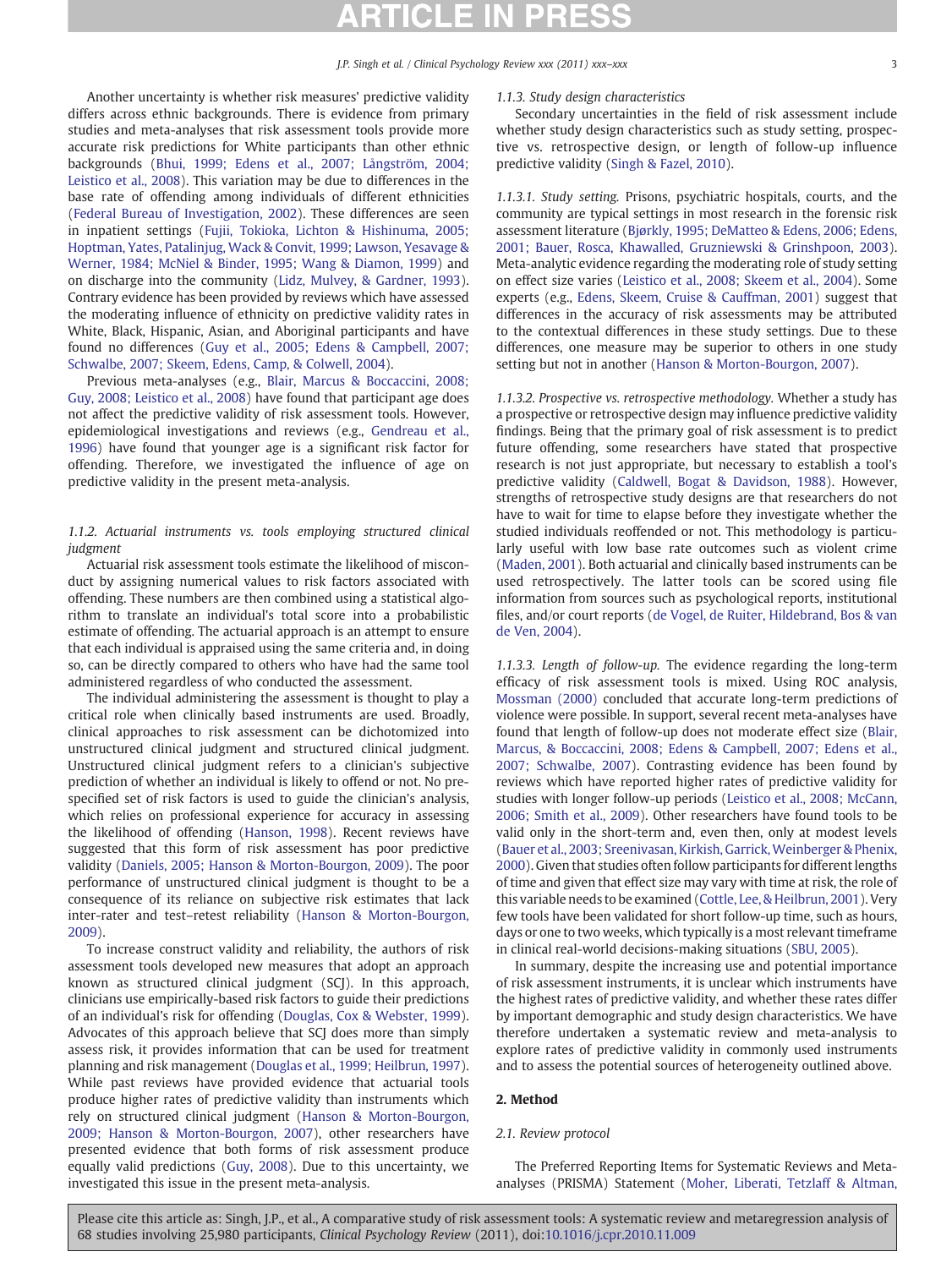[2009\)](#page-13-0), a 27-item checklist of review characteristics designed to enable a transparent and consistent reporting of results, was followed.

# 2.2. Tool selection

Our goal was to analyze the predictive validity of the most commonly used risk assessment tools in the field today. Based on reviews of the literature (e.g., [Bonta, 2002; Doren, 2002; Kemshall,](#page-12-0) [2001; Singh & Fazel, 2010\)](#page-12-0), we identified the following 9 instruments that appeared to be used most often in the context of forensic risk assessment: the Historical, Clinical, Risk Management – 20 (HCR-20; [Webster et al., 1997; Webster, Eaves, Douglas & Wintrup, 1995](#page-13-0)), the Level of Service Inventory – Revised (LSI-R; [Andrews & Bonta, 1995](#page-12-0)), the Psychopathy Checklist – Revised (PCL-R; [Hare, 1991, 2003\)](#page-12-0), the Sex Offender Risk Appraisal Guide (SORAG; [Quinsey, Harris, Rice & Cormier,](#page-13-0) [1998, 2006\)](#page-13-0), the Sexual Violence Risk – 20 (SVR-20; [Boer, Hart, Kropp &](#page-12-0) [Webster, 1997\)](#page-12-0), the Spousal Assault Risk Assessment (SARA; [Kropp,](#page-13-0) [Hart, Webster & Eaves, 1994, 1995, 1999](#page-13-0)), the Static-99 ([Harris,](#page-12-0) [Phenix, Hanson & Thornton, 2003; Hanson & Thornton, 1999](#page-12-0)), the Structured Assessment of Violence Risk in Youth (SAVRY; [Borum, Bartel](#page-12-0)

### Table 1

Characteristics of the nine risk assessment tools included in the meta-analysis.

[& Forth, 2002, 2003](#page-12-0)), and the Violence Risk Appraisal Guide (VRAG; [Quinsey, Harris, Rice & Cormier, 1998, 2006\)](#page-13-0). For a description of each tool and a summary of their psychometric properties, see Table 1.

# 2.3. Search strategy

A systematic search was conducted in PsycINFO, EMBASE, MED-LINE, and National Criminal Justice Reference Service Abstracts. The search criteria consisted of the acronyms and full names of the nine risk assessment tools. The search was restricted to articles which had been published between January 1, 1995 and November 30, 2008 because we wished the review to summarize the contemporary literature. Additional articles were located through the reference lists of previous reviews, through annotated bibliographies of identified risk assessment tools, and through discussion with researchers in the field. Studies in all languages from all countries were considered for inclusion as were studies not published in peer-reviewed journals (also known as "gray literature"; i.e., doctoral dissertations, Master's theses, conference presentations, and government reports). Studies were included in the meta-analysis if their titles and/or abstracts

| Tool          | SCJ |    | Act vs. Items Description                                                                                                                                                                                                                | Point system                                                                                                                      | Type of offending<br>predicted                                                | Authors                                                                                       | Domains                                                                                                                                                                                                                                      |
|---------------|-----|----|------------------------------------------------------------------------------------------------------------------------------------------------------------------------------------------------------------------------------------------|-----------------------------------------------------------------------------------------------------------------------------------|-------------------------------------------------------------------------------|-----------------------------------------------------------------------------------------------|----------------------------------------------------------------------------------------------------------------------------------------------------------------------------------------------------------------------------------------------|
| LSI-R         | Act | 54 | Designed to use psychosocial<br>status to predict the<br>likelihood of general<br>recidivism in adult offenders.<br>The tool is designed to<br>assist professionals make<br>decisions regarding level<br>of supervision and<br>treatment | $0 =$ item present<br>$1 =$ item absent                                                                                           | General                                                                       | Andrews and Bonta (1995)                                                                      | (1) Criminal history<br>(2) Leisure/Recreation<br>(3) Education/Employment<br>(4) Companions<br>(5) Financial<br>(6) Alcohol/Drug problem<br>(7) Family/Marital<br>(8) Emotional/Personal<br>(9) Accommodation<br>(10) Attitudes/Orientation |
| PCL-R         | Act | 20 | Designed to diagnose<br>psychopathy as operationally<br>defined in Cleckley's (1941)<br>The Mask of Sanity                                                                                                                               | $0 =$ item does not apply<br>$1 =$ item applies to a certain<br>extent<br>$2 =$ item applies                                      | n/a (Tool not<br>developed for the<br>purpose of forensic risk<br>assessment) | Hare (1991, 2003)                                                                             | (1) Selfish, callous, and<br>remorseless use of others<br>(2) Chronically unstable<br>and antisocial lifestyle                                                                                                                               |
| SORAG Act     |     | 14 | Designed to assess the<br>likelihood of violent<br>(including sexual) recidivism<br>specifically in previously<br>convicted sex offenders                                                                                                | n/a (Different point values<br>awarded for different items)                                                                       | Violent                                                                       | Quinsey, Harris, Rice,<br>and Cormier (1998, 2006)                                            | n/a                                                                                                                                                                                                                                          |
| Static-<br>99 | Act | 10 | Designed to predict the<br>long-term probability of<br>sexual recidivism<br>amongst adult male<br>offenders who have<br>committed a sexual offense                                                                                       | n/a (Different point values<br>awarded for different items)                                                                       | Sexual                                                                        | Hanson and Thornton (1999) n/a<br>Harris, Phenix, Hanson,<br>and Thornton (2003)              |                                                                                                                                                                                                                                              |
| <b>VRAG</b>   | Act | 12 | Designed to be used to<br>predict risk of violence in<br>previously violent mentally<br>disordered offenders                                                                                                                             | n/a (Different point values<br>awarded for different items)                                                                       | Violent                                                                       | Quinsey, Harris, Rice, and<br>Cormier (1998, 2006)                                            | n/a                                                                                                                                                                                                                                          |
| HCR-<br>20    | SCJ | 20 | Designed to assess<br>violence risk in<br>forensic, criminal justice,<br>and civil psychiatric settings                                                                                                                                  | $0 =$ item not present<br>$1 =$ item possibly present<br>$2 =$ item definitely present                                            | Violent                                                                       | Webster, Eaves, Douglas,<br>and Wintrup (1995)<br>Webster, Douglas, Eaves,<br>and Hart (1997) | (1) Historical risk factors<br>(2) Clinical risk factors<br>(3) Risk management factors                                                                                                                                                      |
| SVR-<br>20    | SCJ | 20 | Designed to predict the<br>risk of violence<br>(including sexual violence)<br>in sex offenders                                                                                                                                           | $0 =$ item does not apply<br>$1 =$ item possibly applies<br>$2 =$ item definitely applies                                         | Violent                                                                       | Boer, Hart, Kropp, and<br><b>Webster</b> (1997)                                               | (1) Historical risk factors<br>(2) Social/Contextual<br>risk factors<br>(3) Individual/Clinical<br>risk factors<br>(4) Protective factors                                                                                                    |
| SARA          | SCJ | 20 | Designed to predict future<br>violence in men arrested for<br>spousal assault                                                                                                                                                            | $0 =$ item not present<br>$1 =$ item possibly present<br>$2 =$ item definitely present                                            | Violent                                                                       | Kropp & Hart (1994, 1995,<br>1999)                                                            | (1) General violence<br>(2) Spousal violence                                                                                                                                                                                                 |
| SAVRY         | SCI | 24 | Designed to assess the risk of $0 =$ item presents a low<br>violence in adolescents                                                                                                                                                      | risk of reoffending<br>$1 =$ item presents a<br>moderate risk of reoffending<br>$2 =$ item presents a high<br>risk of reoffending | Violent                                                                       | Borum, Bartel, & Forth (2002,<br>2003)                                                        | (1) Historical risk factors<br>(2) Social/Contextual<br>risk factors<br>(3) Individual/Clinical<br>risk factors<br>(4) Protective factors                                                                                                    |

Note.  $Act = actual$  instrument;  $SCJ = structured$  clinical judgment instrument.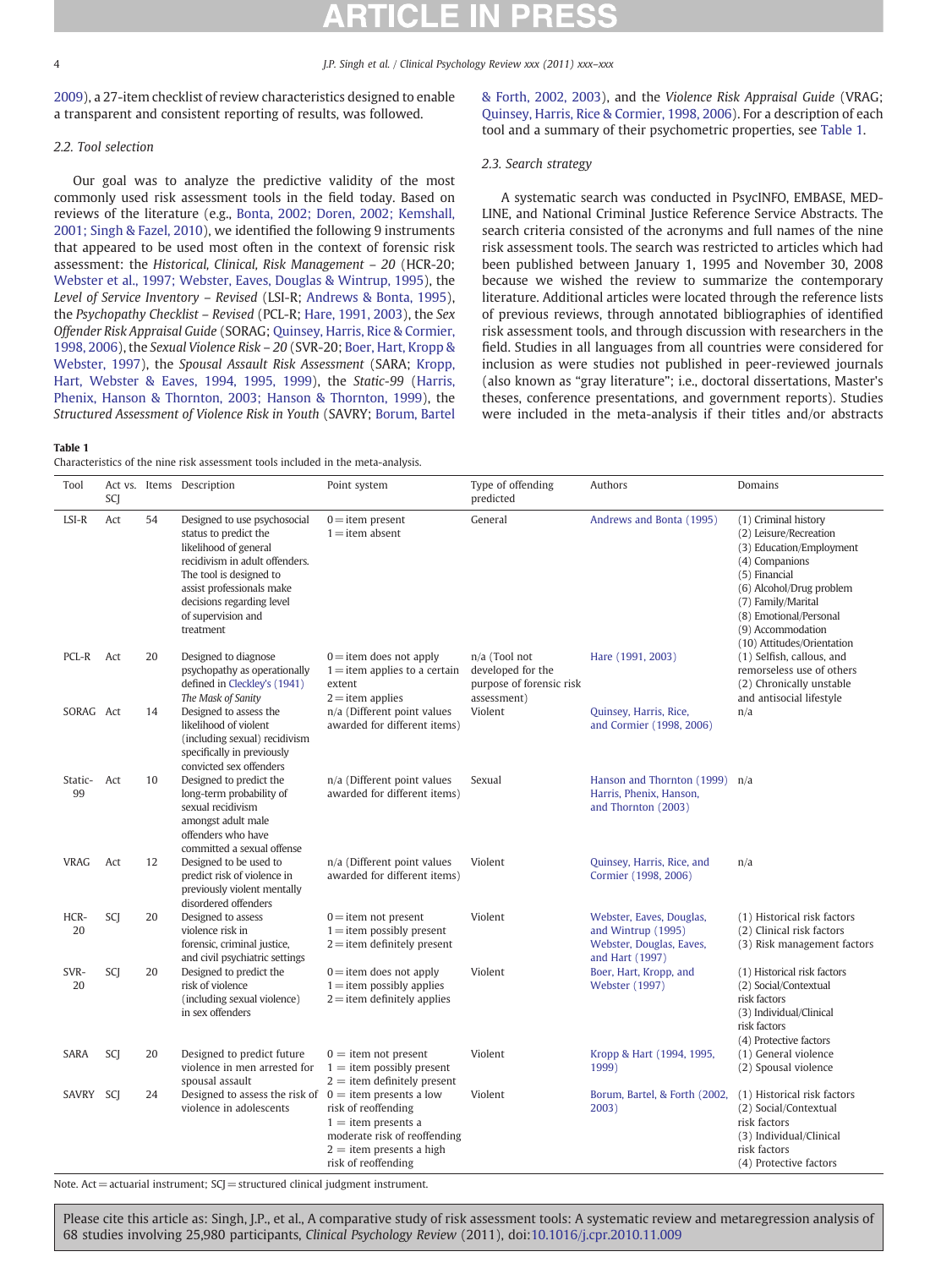revealed evidence of the work having measured the predictive validity of one of the nine primary risk assessment tools. Articles were excluded if they only included select scales of a tool (e.g., [Douglas & Webster, 1999\)](#page-12-0) or if they were the original calibration study conducted by the authors of the tool (e.g., [Hanson & Thornton,](#page-12-0) [1999\)](#page-12-0). Such studies were excluded as we wished to compare the predictive validity of complete tools rather than their individual scales and to control for the potential inflation of effect size found in development samples ([Blair, Marcus, & Boccaccini, 2008](#page-12-0)). In cases where the same participants were used to investigate the predictive validity of a tool in several studies, the study with the most participants was included to avoid double-counting.

The initial search identified a total of 1743 records. When the records' abstracts were scrutinized to see whether they showed evidence of the study having investigated the predictive validity of one of the nine tools of interest, the number of records was reduced to 401. Due to the use of select scales of one of the tools, being a review, or the use of overlapping samples, an additional 198 studies were excluded, leaving a total of 203 studies of interest. To be included in the meta-analysis, raw data needed to be available for a  $2 \times 2$  contingency table, which presents the outcomes of risk predictions (Fig. 1) and contains the data used to calculate relevant outcome statistics (see below).

## 2.3.1. Binning strategies

Tools for diagnostic and prognostic clinical decision-making are used differently depending on the context: Either for screening purposes, whereby high sensitivity is strived for, or for specific case identification, whereby high specificity is required. In the literature these situations are referred to as "rule-out decisions" and "rule-in decisions", respectively [\(Ransohoff & Feinstein, 1978\)](#page-13-0).

Therefore, two sets of analyses were of the predictive accuracy of risk assessment instruments were conducted: The first grouped participants who were classified as low or moderate risk and compared them with those classified by the instrument as high risk. This "rule out" approach will be referred to as the high risk vs. low/moderate risk binning strategy. The second set of analyses grouped participants who were classified as moderate or high risk and compared their scores with participants who were low risk. This "rule in" approach will be referred to as the moderate/high risk vs. low risk binning strategy.

Six of the nine risk assessment tools covered by this review allow for placing scores into one of three classifications: low, moderate, or high risk of offending. The Static-99 uses four risk bins: low risk, moderatelow risk, moderate-high risk, and high risk. For the purposes of analysis, the moderate-low risk and moderate-high risk bins were combined and considered the moderate risk bin. The PCL-R dichotomously classifies individuals as being either non-psychopathic or psychopathic, and for the purposes of this study, psychopathic individuals (i.e., with scores of +30 and above) were classified as high risk and non-psychopathic individuals (i.e., with scores of  $+29$  and below) as low risk. There is no moderate risk bin for this tool. The LSI-R uses five risk bins: low, lowmoderate, moderate, moderate-high, and high. For the purposes of this

Outcome

|        |                 | <b>Positive</b>     | <b>Negative</b>     |
|--------|-----------------|---------------------|---------------------|
| Result | <b>Positive</b> | True Positive (TP)  | False Positive (FP) |
| Test   | <b>Negative</b> | False Negative (FN) | True Negative (TN)  |

Fig. 1.  $2 \times 2$  contingency table comparing risk assessment tool predictions and outcomes.

study, the low and low-moderate risk bins were combined and considered the low risk bin. The moderate-high and high risk bins were also combined and considered the high risk bin.

### 2.3.2. Data collection

Preliminary inspection of the 203 studies revealed different score thresholds on the risk assessment tools had been used to place participants into risk bins (i.e., low, moderate, or high risk of offending). In these cases, authors were contacted and asked to complete a standardized form into which raw outcome data (i.e., true positive [TP], false positive [FP], true negative [TN], and false negative [FN] rates) could be entered at the standard threshold scores for these  $tools<sup>1</sup>$  When multiple datasets were available for each sample because different tools were administered to the same participants, all datasets were included and counted as different samples. In cases where multiple indices of offending (e.g., general offending, violent offending, non-violent offending) had been used, authors were asked for outcome data using the most conservative definition of offending (i.e., the definition that would produce the highest sensitivity). We considered general offending to be the most conservative outcome followed by (in order) violent (including sexual) offending, violent (non-sexual) offending, and sexual offending.2

Raw data for  $2 \times 2$  tables were extracted from studies which either placed each individual in low, moderate, or high risk bins according to the SCJ approach, or, for actuarial instruments, used manualsuggested score thresholds. $3$  Such data was available in the manuscripts of 27 eligible studies ( $k=$  34). Additional data was requested from the authors of 133 studies ( $k= 268$ ) and obtained for 41 studies  $(k=54; n= 15,775)$ . For 8 studies  $(k=10)$ , raw data was available in the manuscript for the high risk vs. low/moderate risk binning strategy but not the moderate/high risk vs. low risk binning strategy. Efforts to contact the authors of these investigations to obtain data for the second binning strategy were unsuccessful. Thus, data on 88 independent samples from 68 studies were included in the meta-analysis for the first binning strategy and data on 78 independent samples from 60 studies were included in the second binning strategy [\(Fig. 2](#page-5-0)).

Using Cohen's d values, we tested whether there were differences between the effect sizes of the included studies and studies from which we were unable to obtain tabular data. We were able to calculate d values for 195 of the 214 samples from which data was not available. We converted effect sizes to d using formulas published by [Cohen \(1988\), Rosenthal \(1994\), and Ruscio \(2008\)](#page-12-0).

As variance parameters were not commonly reported alongside the effect sizes used to calculate d, pooling was deemed inappropriate. The median d value produced by those samples which we had data on (*Median* = 0.75; *Interquartile Range*  $[IQR] = 0.54 - 0.94$ ) and those which we did not have data on  $(0.70; IQR = 0.47-0.88)$  were similar. Using the "cendif" command in the STATA/IC statistical software package, version 10 ([StataCorp, 2007\)](#page-13-0), we calculated the Hodges– Lehmann percentile difference between the median effect sizes to be 0.01 (95% CI =  $0.00-0.07$ ). The evidence of similar median effect sizes and overlapping interquartile ranges suggests that the 88 samples included in the present meta-analysis were not different (in terms of effect sizes) to the studies that were eligible but not included.

As no individual participant data was obtained, ethics approval was not required.

 $1$  Study authors were asked to provide TP, FP, TN, and FN rates for the overall sample as well as for male and female participants, separately. Raw data on female participants was available either in the study manuscript or obtained from authors for 7 samples and for male participants in 71 samples.

Sexual offenses were considered violent offenses for the purposes of this review. <sup>3</sup> When zero counts in the  $2 \times 2$  table of a sample were found, a constant of  $+1.00$ was added to each cell. Zero counts result in the inability to extract odds ratio data due to division by zero. Adding a constant allows those samples' data to be included in meta-analytic, subgroup, and metaregression analyses ([Higgins, Deeks, & Altman,](#page-12-0) [2008](#page-12-0)).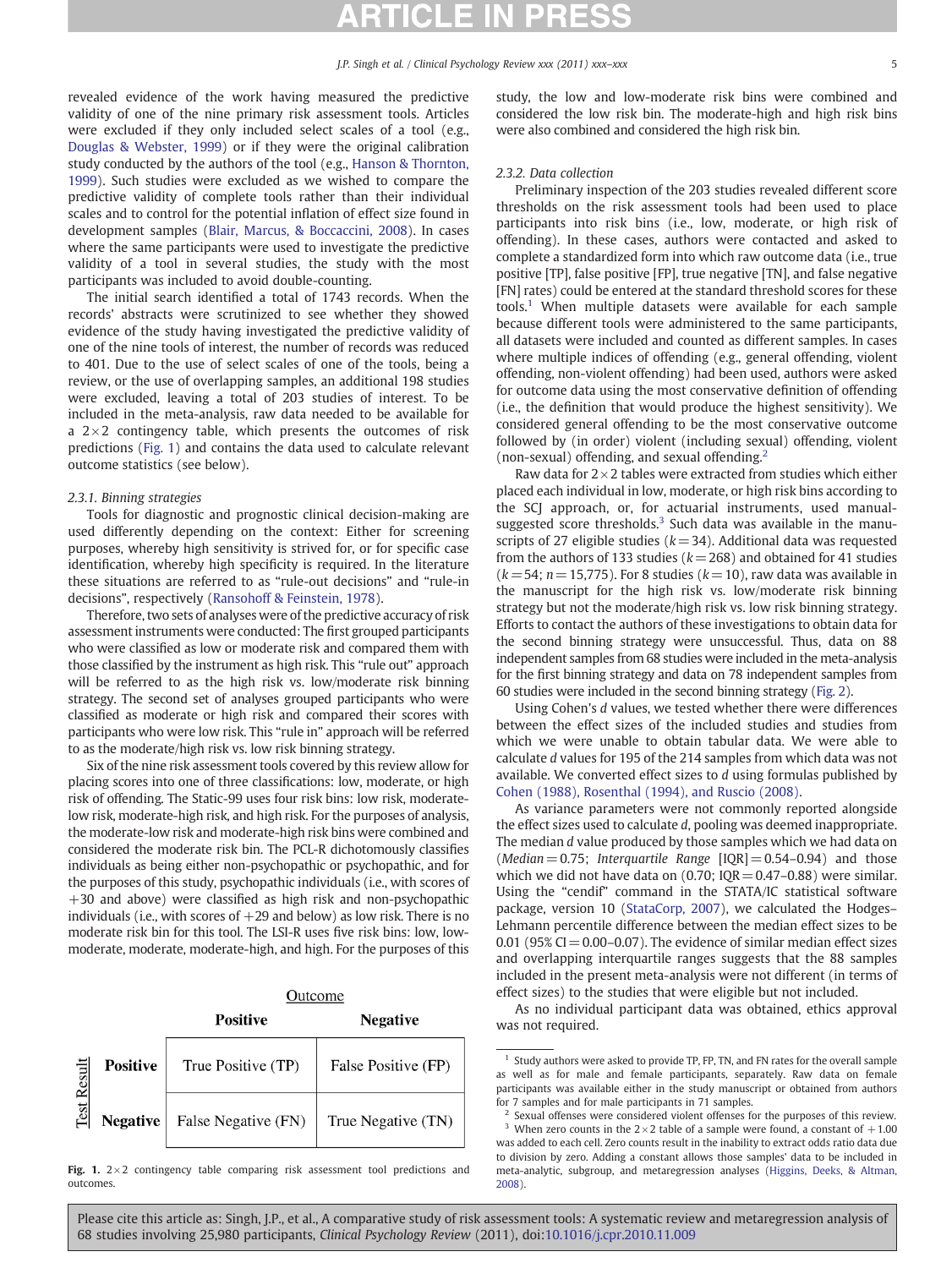<span id="page-5-0"></span>

Fig. 2. Results of a systematic search conducted to identify replication studies of nine commonly used risk assessment tools.

# 2.4. Data extraction

We extracted 23 descriptive and demographic characteristics of the predictive validity studies. JS extracted the data. When information was unclear or seemingly conflicting, SF was consulted. When the data was missing or no consensus reached, it was coded as such.

# 2.5. Inter-rater reliability and quality assessment

As a measure of quality control, 10 of the included articles were randomly selected and the TP, FP, TN, and FN rates for both binning strategies calculated by a research assistant working independently of JS. The research assistant was provided with a coding manual, a coding sheet, the 10 study manuscripts, and, where appropriate, the data sheets provided by the study's authors. [Cohen's \(1960\)](#page-12-0) kappa was measured at 1.00.

The quality of the included studies was measured using the Standards for Reporting of Diagnostic Accuracy Studies (STARD) statement ([Bossuyt et al., 2003](#page-12-0)), a 25-item checklist of reporting characteristics.

## 2.6. Data analyses

# 2.6.1. Statistical appraisal of the literature

Reviews of the risk assessment literature often use a single outcome statistic to summarise their findings, commonly the area under the receiver operating characteristic curve (AUC). In addition to the AUC, commonly used primary outcome statistics in the medical diagnostic literature include the positive predictive value (PPV) and negative predictive value (NPV), and the diagnostic odds ratio (DOR) [\(Honest &](#page-13-0) [Khan, 2002\)](#page-13-0). The DOR has not, to our knowledge, been used in previous meta-analyses of the risk assessment literature [\(Singh & Fazel, 2010](#page-13-0)).

2.6.1.1. Area under the curve. The ROC curve plots a risk assessment tool's false positive rate against its true positive rate across score thresholds. The AUC is thus an index of how well a risk assessment tool discriminates between offenders and non-offenders across all cut-offs, and is considered by some experts to be the preferred measure of predictive accuracy [\(Swets, Dawes & Monahan, 2000](#page-13-0)), and a key methodological development [\(Mossman, 1994](#page-13-0)). However, the AUC has several major limitations. For the purposes of meta-analysis,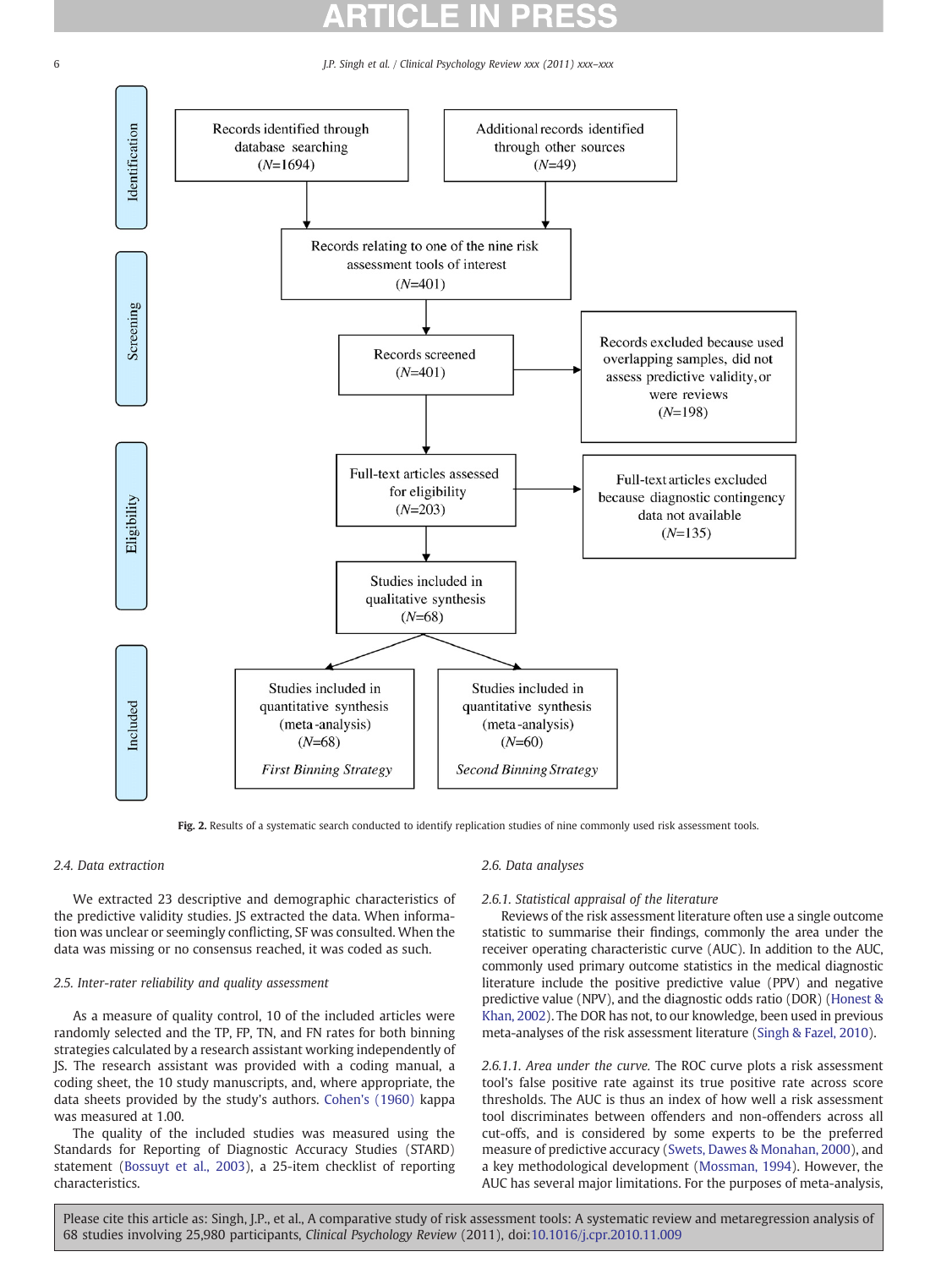pooling AUCs is problematic in that the statistic is not sample size dependent and, therefore, weights all effect sizes equally during statistical synthesis. Others have expressed concern that the AUC is being (mis-)used in the field such that findings are interpreted with far too much optimism [\(Sjöstedt & Grann, 2002](#page-13-0)). Another limitation of the AUC is that it does not allow researchers to explore sources of heterogeneity by metaregression, an increasingly important statistical approach that allows for the systematic exploration of the influence of continuous variables on effect size and adjust for the influence of one variable on another ([Thompson & Higgins, 2002\)](#page-13-0).

2.6.1.2. Positive predictive and negative predictive values. The PPV is the proportion of individuals who were predicted to offend who actually offended. The NPV represents the proportion of individuals who are predicted by a tool to not offend who go on to not offend. As with the AUC, using PPV or NPV does not allow researchers to use metaregression to examine sources of heterogeneity. Both statistics are limited in that they vary depending on the base rate of the outcome being predicted. What constitutes a "strong" or a "weak" PPV or NPV of a diagnostic test may differ by outcome, and hence no general guidelines exist for their interpretation.

2.6.1.3. Diagnostic odds ratio. An alternative effect size used to compare predictive validity between tests is the DOR. The DOR is the ratio of the odds of a positive test result in an offender (true positive) relative to the odds of a positive result in a non-offender (false positive). As it is a single risk estimate that is not base rate dependent, the DOR has been recommended by various methodologists for meta-analyses of diagnostic studies ([Deville et al., 2002;](#page-12-0) [Deeks, 2001; Glas, Lijmer, Prins, Bonsel & Bossuyt, 2003\)](#page-12-0). Furthermore, the DOR allows for the systematic investigation of heterogeneity using metaregression. In addition, as researchers and many clinicians are familiar with the concept of an odds ratio, the DOR may be easier to comprehend to non-specialists than AUC.

# 2.6.2. Choice of primary outcome statistic

We tested assumptions for pooling data using these four outcome statistics. The DOR met the necessary assumptions for meta-analysis.<sup>4</sup> AUC, PPV and NPV did not meet pooling criteria. Instead of pooling these estimates, medians and interquartile ranges were calculated. DORs were pooled using the standard Mantel–Haenszel method of meta-analysis of risk ratios. Meta-analysis was performed using the DOR data and the "metan" command in the STATA/IC statistical software package, version 10 [\(StataCorp, 2007\)](#page-13-0).

# 2.6.3. Risk assessment tool ranking

To assess which risk assessment tool produced the highest level of predictive validity across outcome statistics, we devised a ranking system combining these estimates. First, the tools were ordered from worst to best with regard to their DORs, AUCs, PPVs, and NPVs. The measures were then given a score of one (poorest performance) through nine (strongest performance) based on their ranking within an outcome statistic. This procedure was repeated for both binning strategies.<sup>5</sup> The scores for each instrument across outcome statistics

were then summed and used as a summary performance score to determine the strongest and weakest tools.

# 2.6.4. Investigation of heterogeneity

Heterogeneity among the samples was estimated using the  $I^2$ statistic [\(Higgins, Thompson, Deeks & Altman, 2003](#page-13-0)). I<sup>2</sup> describes the percentage of variation across samples due to heterogeneity rather than chance alone ([Higgins & Thompson, 2002; Higgins et al., 2003](#page-13-0)). As such, a resulting  $I^2$  of 0 implies that all variability in effect estimates is produced by sampling error rather than between-study heterogeneity. As the  $I^2$  percentage increases, so too does the proportion of effect size variability that is due to between-study heterogeneity. To investigate sources of heterogeneity, subgroup and metaregression analyses were performed using the DORs of the included samples.

2.6.4.1. Subgroup analyses and metaregression. Random effects subgroup analyses were conducted for all variables of interest as we wished to make inferences extending beyond the included samples. When  $I^2$ <75% for the effect estimates of both variable subgroups, fixed effects analyses were also conducted [\(Higgins et al., 2003](#page-13-0)). Random effects metaregression was used to investigate whether different sample or study characteristics were associated with the predictive validity of the risk assessment tools. In addition, a test of independence on those variables which were found to be significant at the  $p<0.05$  level was used to assess whether these variables influenced effect size independently of one another. Analyses were performed using the DOR data and the "metan" and "metareg" commands in STATA/IC, version 10 [\(StataCorp, 2007\)](#page-13-0).

2.6.4.2. Variables of primary interest. Variables of primary interest included gender, ethnicity, age, and type of risk assessment tool. Gender, ethnicity, and mean participant age were investigated using both categorical and continuous data. The influence of the gender composition of samples was analyzed as both a categorical variable (i.e., male sample data vs. female sample data for the subgroup analysis and 100% female vs.  $<$ 100% female for metaregression) and continuously (i.e., percentage of study sample which was male). The ethnic composition of samples was also analyzed categorically (i.e.,  $\leq$ 90% White vs. $\geq$ 90% White) and continuously (i.e., percentage of study sample which was White). The mean age of participants in a sample was analyzed both as a dichotomous variable (i.e., less than 25 years of age vs. 25 years of age and older) $<sup>6</sup>$  and as a continuous</sup> variable (in years). Finally, type of risk assessment tool was analyzed as a dichotomous variable (i.e., actuarial vs. SCJ).

2.6.4.3. Variables of secondary interest. Secondary variables of interest included study design, length of follow-up, study setting, sample size, country of origin, and type of offending. Study design was included as a dichotomous variable (i.e., prospective vs. retrospective). Mean length of follow-up was investigated in both categorical (i.e.,  $\leq$ 2 years  $vs. > 2$  years) and continuous (in months) forms. Study setting was explored in two ways: institutional setting (i.e., prison or psychiatric unit) vs. community setting, and prison setting vs. psychiatric setting. Sample size was included as both a dichotomous variable (i.e., <500 participants vs. $\geq$  500 participants) and as a continuous variable. Also included in the analyses were the dichotomous variables of country of origin (i.e., study conducted in North America vs. Europe) and type of offending being predicted (i.e., general vs. violent offending). We intend to report our findings on publication bias separately.

<sup>4</sup> To pool samples' DORs, individual DORs must follow a symmetrical ROC curve [\(Deeks, 2001\)](#page-12-0). Using [Moses, Littenberg and Shapiro's \(1993\)](#page-13-0) regression test, which plots a measure of threshold against the natural log of the DOR for each sample, we found a non-significant variation in diagnostic performance with threshold for both the high risk versus low/moderate risk binning strategy ( $\beta$  = 0.01, p = 0.98) as well as the moderate/high risk versus low risk binning strategy ( $\beta$  = -0.01, p= 0.28). This non-significant finding meant that a symmetrical ROC curve was generated by the data for each binning strategy and, therefore, sample DORs could be pooled.

<sup>5</sup> As the PCL-R classifies participants into two risk bins (i.e., psychopathic versus non-psychopathic) rather than three (i.e., low risk, moderate risk, and high risk), it did not produce different effect estimates for the two binning strategies. Therefore, the pooled DOR and median AUC, PPV, and NPV for the PCL-R were identical in both binning strategies.

 $6$  The traditional age cut-off of 18 years was not used as only SAVRY samples had a mean participant age below 18.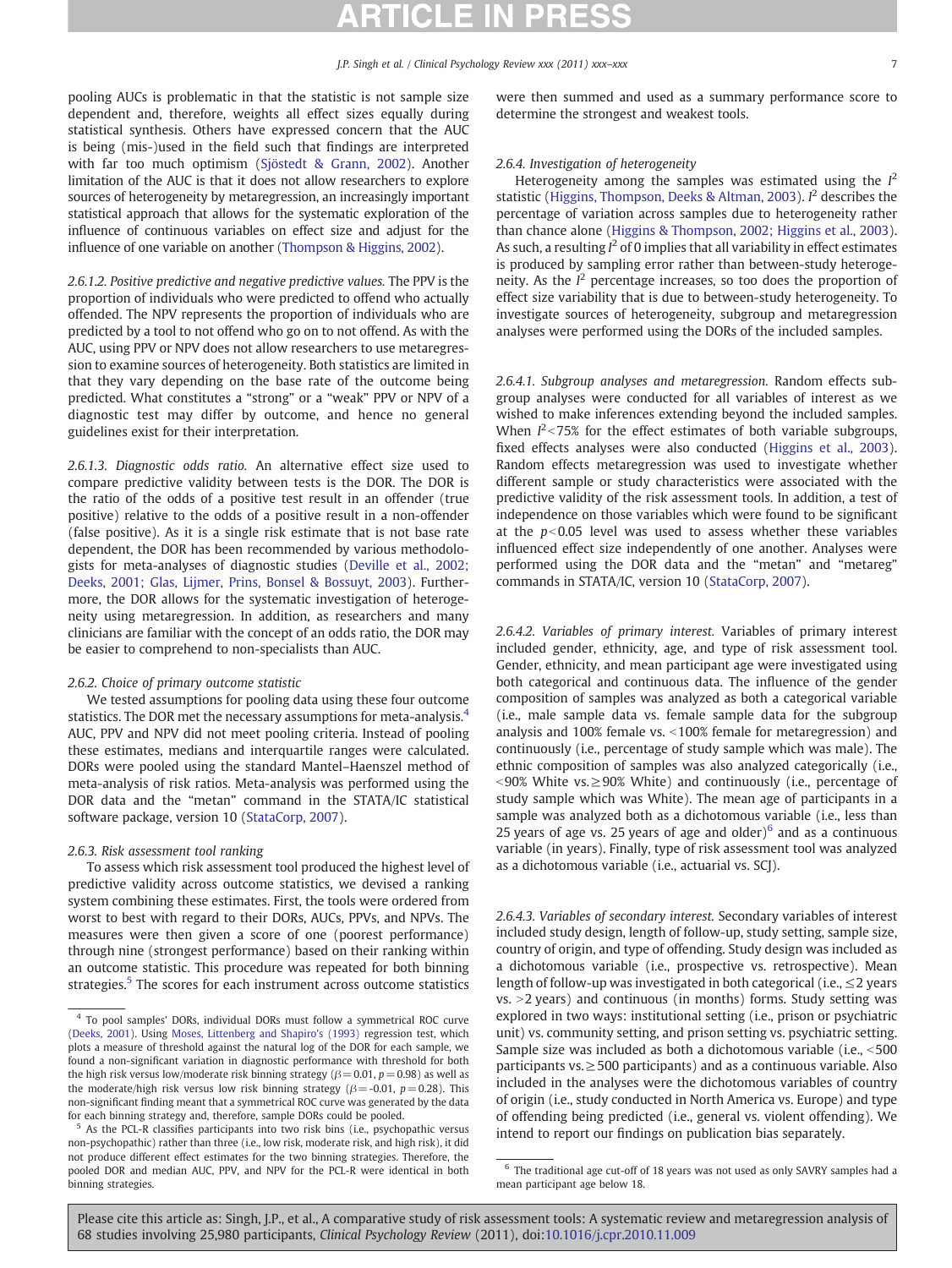# 3. Results

# 3.1. Descriptive characteristics

Information was collected on 25,980 participants in 88 independent samples from 68 studies. Information from 54 ( $n=$  15,775; 60.7%) of the samples was specifically obtained from study authors for the purposes of this synthesis. Included studies were conducted in 13 countries: Argentina ( $n = 199$ ; 0.8%), Austria ( $n = 799$ ; 3.1%), Belgium  $(n= 732; 2.8\%)$ , Canada  $(n= 9,112; 35.1\%)$ , Denmark  $(n= 304; 1.2\%)$ , Finland ( $n = 208$ ; 0.8%), Germany ( $n = 1,337$ ; 5.1%), The Netherlands  $(n= 622; 2.4\%)$ , New Zealand  $(n= 220; 0.8\%)$ , Spain  $(n= 276; 1.1\%)$ , Sweden ( $n = 2,204$ ; 8.5%), the UK ( $n = 3,929$ ; 15.1%), and the USA  $(n= 6,038; 23.2%)$ . Of the 25,980 participants in the included samples, 8,155 (31.4%) went on to offend.

The tools with the most samples included the PCL-R  $(k= 20;$ 22.7%), the Static-99 ( $k = 14$ ; 15.9%), and the VRAG ( $k = 12$ ; 13.6%; Table 2). The majority of the samples  $(k= 61; 69.3%)$  were assessed

# Table 2

Descriptive and demographic characteristics of 88 samples investigating the predictive validity of risk assessment tools.

| Category             | Subcategory                     | Group                    | Number of   |
|----------------------|---------------------------------|--------------------------|-------------|
|                      |                                 |                          | $k = 88(%)$ |
| Study information    | Source of study                 | Journal article          | 64 (72.7)   |
|                      |                                 | Conference               | 7(8.0)      |
|                      |                                 | Dissertation             | 13 (14.8)   |
|                      |                                 | Government report        | 4 (4.5)     |
|                      | Study location                  | United States of America | 14 (15.9)   |
|                      |                                 | Canada                   | 31 (35.2)   |
|                      |                                 | United Kingdom           | 9(10.2)     |
|                      |                                 | Other European Union     | 31 (35.2)   |
|                      |                                 | Latin America            | 2(2.3)      |
|                      |                                 | Australia/New Zealand    | 1(1.1)      |
| Tool information     | Type of tool                    | Actuarial                | 61 (69.3)   |
|                      |                                 | SCI                      | 27 (30.7)   |
|                      | Tool used                       | <b>HCR-20</b>            | 9(10.2)     |
|                      |                                 | $LSI-R$                  | 8(9.1)      |
|                      |                                 | PCL-R                    | 20(22.7)    |
|                      |                                 | SARA                     | 4(4.5)      |
|                      |                                 | SAVRY                    | 9(10.2)     |
|                      |                                 | SORAG                    | 7(8.0)      |
|                      |                                 | <b>SVR-20</b>            | 5(5.7)      |
|                      |                                 | Static-99                | 14 (15.9)   |
|                      |                                 | VRAG                     | 12 (13.6)   |
| Study<br>methodology | Study design                    | Prospective              | 40 (45.5)   |
|                      |                                 | Retrospective            | 43 (48.9)   |
|                      |                                 | Unstated/unclear         | 5(5.7)      |
|                      | Study setting                   | Community                | 4(4.5)      |
|                      |                                 | Prison                   | 37 (42.0)   |
|                      |                                 | Psychiatric unit         | 33 (37.5)   |
|                      |                                 | Mixed                    | 14 (15.9)   |
| Outcome              | Length of follow-up             | Mean (SD)                | 56.3 (41.3) |
| characteristics      | (months)                        |                          |             |
|                      | Type of outcome                 | Recharge/rearrest/       | 56 (63.6)   |
|                      |                                 | reconviction             |             |
|                      |                                 | Institutional incident   | 11 (12.5)   |
|                      |                                 | Mixed                    | 16 (18.2)   |
|                      |                                 | Unstated/unclear         | 5(5.7)      |
|                      | Type of offending               | General (violent         | 46 (52.3)   |
|                      |                                 | and non-violent)         |             |
|                      |                                 | Violent only             | 40 (45.5)   |
|                      |                                 | Non-violent only         | 1(1.1)      |
|                      |                                 | Unstated/unclear         | 1(1.1)      |
| Sample size          | Mean (SD)                       |                          | 296 (422)   |
| Age                  | Mean age in years (SD)          |                          | 31.6 (7.6)  |
| White ethnic         | Mean number of                  |                          | 138 (118)   |
| background           | participants per                |                          |             |
|                      | sample (SD)                     |                          |             |
| Male sex             | Mean number of                  |                          | 295 (429)   |
|                      | participants per<br>sample (SD) |                          |             |

using an actuarial tool. Of the 88 included samples, 64 (72.7%) were in studies published in peer-reviewed journals. Prospective research methodology was used with 40 (45.5%) samples, whereas 43 (48.9%) samples were investigated retrospectively. Regarding study setting, 4 (4.5%) samples consisted of community persons, 37 (42.0%) of prisoners, 33 (37.5%) of psychiatric patients, and 14 (15.9%) of participants from a mixture of different settings. Of those 33 samples in psychiatric settings, 3 (3.4%) consisted of civil patients and 30 (34.1%) of forensic patients. Study participants were selected using a specified sampling method in 52 (59.1%) samples. The mean length participants were followed up was 56.3 ( $SD = 41.3$ ) months. Regarding type of offending, general offending was the outcome criteria in 46 (52.3%) samples as opposed to violent offending in 40 (45.5%) samples, or non-violent offending in 1 sample (1.1%).

The average study included in the meta-analysis fulfilled 17  $(SD=3)$  of the 25 STARD criteria. In the 68 studies, the criteria which were least commonly fulfilled included specifying sample selection criteria  $(N= 28; 41.2%)$ , reporting the number of and training of coders  $(N= 28; 41.2%)$ , detailing why some participants were excluded or did not complete follow-up  $(N= 28; 41.2%)$ , how indeterminate results, missing responses, and outliers were handled  $(N= 25; 36.8\%)$ , and whether there were adverse effects from the testing procedures ( $N= 0$ ; 0.0%). There was no evidence of an association between STARD score and sample DOR in either binning strategy ( $\beta = -0.03$ ;  $p = 0.36$ ;  $\beta = -0.01$ ;  $p = 0.87$ , respectively).

# 3.2. Demographic characteristics

The mean sample size was  $296$  ( $SD=422$ ) participants (Table 2). The mean age of participants was  $31.6$  (SD=7.6) years. Data on participants' ethnic backgrounds was available for 38.6% ( $k=34$ ) of samples and showed a trend towards predominantly White samples. Of the included samples, 28 (31.8%) were composed of over 50% White participants. An average of 138 ( $SD=118$ ) White participants were included in each sample. Data on gender composition was available for 93.2%  $(k=82)$  of samples, with a trend towards predominantly male samples. Of the included samples, 80 (90.9%) were composed of over 50% male participants. On average, 295 ( $SD = 429$ ) male participants were included in each sample. Participant psychiatric diagnosis data was available for 23 (26.1%) samples. Personality disorders were the most commonly reported diagnoses  $(n=1,333; 5.1%)$  followed by psychotic disorders ( $n=697; 2.7%$ ), drug or alcohol abuse or dependency  $(n= 629; 2.4%)$ , mood disorders  $(n= 127; 0.5%)$ , conduct disorder ( $n=26$ ; 0.1%), and anxiety disorders ( $n=5$ ; 0.1%).

# 3.3. Median area under the curve

The risk assessment tools with the highest median AUCs were the SVR-20 (0.78;  $IQR = 0.71-0.83$ ), the SORAG (0.75,  $IQR = 0.69-0.79$ ), and the VRAG (0.74.  $IQR = 0.74-0.81$ ). See Table 3 for a summary of these results.

# Table 3

Median area under the curve produced by nine risk assessment tools ranked in order of strength.

| Tool         | $\boldsymbol{n}$ | k  | Median AUC | IOR           |
|--------------|------------------|----|------------|---------------|
| $SVR-20$     | 380              | 3  | 0.78       | $0.71 - 0.83$ |
| SORAG        | 1599             | 6  | 0.75       | $0.69 - 0.79$ |
| <b>VRAG</b>  | 2445             | 10 | 0.74       | $0.74 - 0.81$ |
| <b>SAVRY</b> | 915              | 8  | 0.71       | $0.69 - 0.73$ |
| $HCR-20$     | 1320             | 8  | 0.70       | $0.64 - 0.76$ |
| SARA         | 102              | 1  | 0.70       |               |
| Static-99    | 8246             | 12 | 0.70       | $0.62 - 0.72$ |
| $LSI-R$      | 856              | 3  | 0.67       | $0.55 - 0.73$ |
| PCL-R        | 2645             | 10 | 0.66       | $0.54 - 0.68$ |
|              |                  |    |            |               |

Note.  $n =$ sample size;  $k =$ number of samples;  $AUC =$ area under the curve;  $IOR =$ interquartile range.

Note.  $SC$  = structured clinical judgment instrument.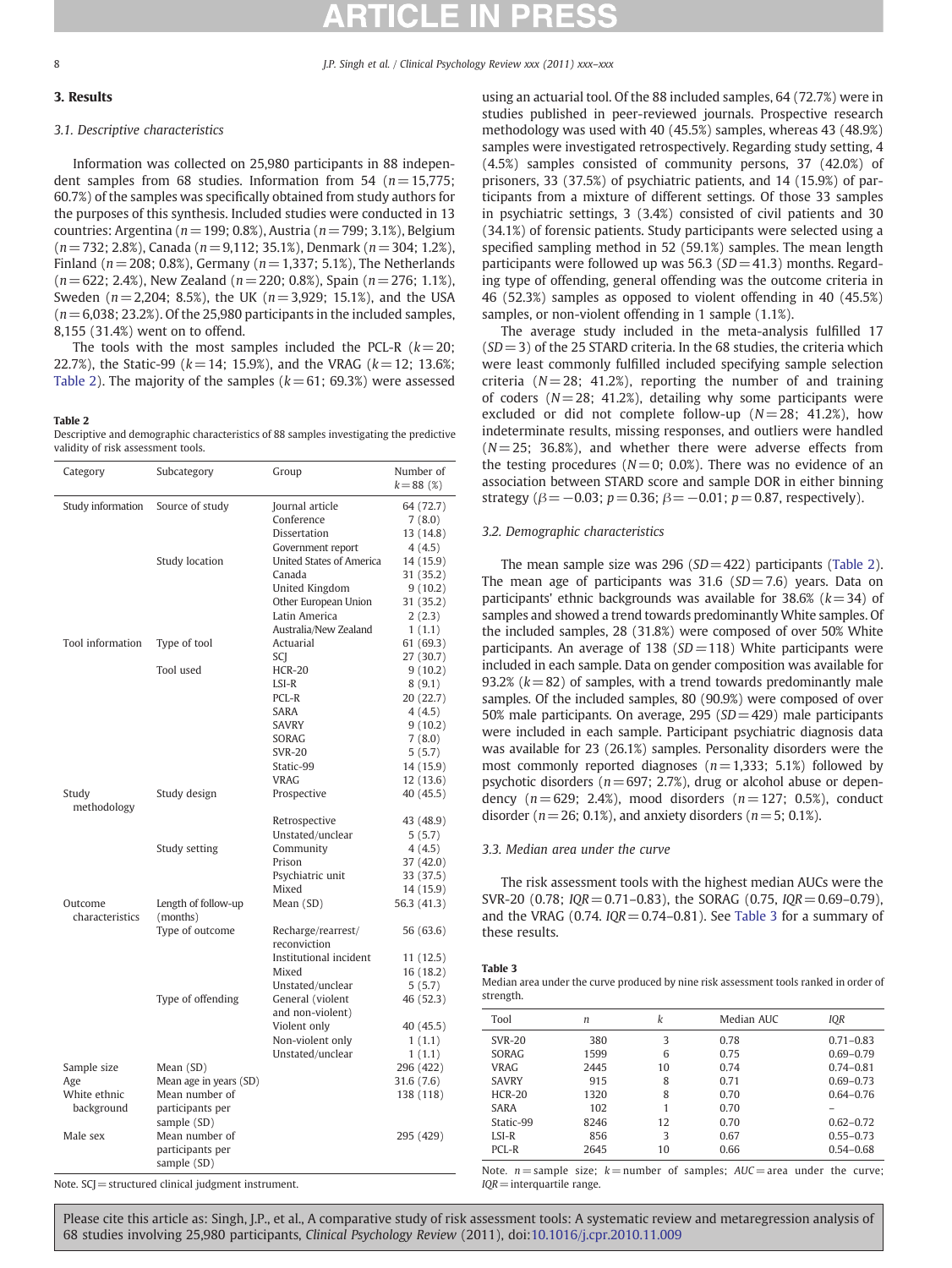# 3.4. Median positive predictive and negative predictive values

When we analyzed the data using the high vs. low/moderate risk binning strategy, the risk assessment tools with the highest median PPVs were the SAVRY (0.76;  $IQR = 0.42-0.85$ ), the HCR-20 (0.71;  $IQR = 0.55-0.85$ ), and the VRAG (0.66;  $IQR = 0.37-0.79$ ) (Table 4, upper panel). The three tools with the highest median NPVs were the Static-99 (0.82;  $IQR = 0.71-0.94$ ), the SARA (0.79;  $IQR = 0.67-0.92$ ), and the SAVRY (0.76;  $IQR = 0.49 - 0.91$ ).

The moderate/high vs. low risk binning strategy found that the risk assessment tools with the highest median PPVs were the HCR-20  $(0.64; IQR = 0.45-0.70)$ , the SAVRY  $(0.60; IQR = 0.27-0.73)$ , and the PCL-R (0.52;  $IQR = 0.45 - 0.75$ ) (Table 4, lower panel). The risk assessment tools with the highest median NPVs were the SARA  $(0.96; IQR = 0.82-0.98)$ , the Static-99  $(0.95; IQR = 0.76-0.99)$ , and the SAVRY (0.90;  $IQR = 0.74 - 0.95$ ).

# 3.5. Pooled diagnostic odds ratios

When the data from the high vs. low/moderate risk binning strategy was analyzed, the three tools with the highest pooled DORs were the SAVRY (6.93; 95% CI = 4.93–9.73), the VRAG (3.84; 95%  $CI = 2.85-5.16$ ), and the HCR-20 (3.48; 95%  $CI = 2.62-4.62$ ) (Table 5, upper panel). When the moderate/high vs. low risk binning strategy was used, the three tools with the highest pooled DORs were the SARA  $(7.87; 95\% \text{ CI} = 3.12 - 19.87)$ , the SAVRY  $(6.40; 95\% \text{ CI} = 4.40 - 9.32)$ , and the SORAG (5.54;  $95\%$  CI = 4.09–7.50) (Table 5, lower panel).

# 3.6. Risk assessment tool comparison

Using our ranking system which collated results from median AUC, PPV, NPV and pooled DOR, the SAVRY produced the highest rates of overall predictive validity ([Table 6](#page-9-0)). The VRAG and the SARA also produced high rates. Ranked lowest were the LSI-R and the PCL-R. In both binning strategies, the pooled DOR, alone, accurately identified the three most and least accurate risk assessment tools.

# 3.7. Heterogeneity

We conducted subgroup and metaregression analyses for both binning strategies using sample DORs ([Tables 7 and 8](#page-9-0), respectively). For a summary of these results, see [Table 9](#page-10-0).

### Table 4

Median positive predictive and negative predictive values produced by risk assessment tools ranked in order of strength.

| <b>Binning</b> | Tool         | $\boldsymbol{n}$ | k              | Median<br>(PPV) | IOR<br>(PPV)  | Median<br>(NPV) | IOR<br>(NPV)  |
|----------------|--------------|------------------|----------------|-----------------|---------------|-----------------|---------------|
| First          | <b>SAVRY</b> | 1026             | 9              | 0.76            | $0.42 - 0.85$ | 0.76            | $0.49 - 0.91$ |
| First          | $HCR-20$     | 1374             | 9              | 0.71            | $0.55 - 0.85$ | 0.67            | $0.51 - 0.70$ |
| First          | <b>VRAG</b>  | 2703             | 12             | 0.66            | $0.37 - 0.79$ | 0.74            | $0.62 - 0.84$ |
| First          | $LSI-R$      | 4005             | 8              | 0.57            | $0.44 - 0.70$ | 0.53            | $0.44 - 0.65$ |
| First          | SARA         | 2305             | $\overline{4}$ | 0.53            | $0.31 - 0.62$ | 0.79            | $0.67 - 0.92$ |
| First          | $PCI - R$    | 3854             | 20             | 0.52            | $0.45 - 0.75$ | 0.68            | $0.39 - 0.82$ |
| First          | SORAG        | 1637             | 7              | 0.38            | $0.33 - 0.86$ | 0.64            | $0.59 - 0.90$ |
| First          | Static-99    | 8555             | 14             | 0.33            | $0.18 - 0.56$ | 0.82            | $0.71 - 0.94$ |
| First          | $SVR-20$     | 521              | 5              | 0.33            | $0.16 - 0.60$ | 0.65            | $0.56 - 0.87$ |
| Second         | $HCR-20$     | 1320             | 8              | 0.64            | $0.45 - 0.70$ | 0.80            | $0.71 - 0.86$ |
| Second         | <b>SAVRY</b> | 1026             | 9              | 0.60            | $0.27 - 0.73$ | 0.90            | $0.74 - 0.95$ |
| Second         | PCL-R        | 3854             | 20             | 0.52            | $0.45 - 0.75$ | 0.68            | $0.39 - 0.82$ |
| Second         | $LSI-R$      | 4005             | 8              | 0.48            | $0.24 - 0.67$ | 0.57            | $0.54 - 0.75$ |
| Second         | SORAG        | 1599             | 6              | 0.40            | $0.19 - 0.71$ | 0.88            | $0.77 - 0.96$ |
| Second         | <b>VRAG</b>  | 2602             | 11             | 0.39            | $0.23 - 0.54$ | 0.89            | $0.83 - 0.92$ |
| Second         | SARA         | 465              | 3              | 0.37            | $0.10 - 0.60$ | 0.96            | $0.82 - 0.98$ |
| Second         | $SVR-20$     | 268              | 3              | 0.23            | $0.18 - 0.72$ | 0.71            | $0.53 - 0.78$ |
| Second         | Static-99    | 8097             | 10             | 0.18            | $0.08 - 0.31$ | 0.95            | $0.76 - 0.99$ |

Note. First = high risk vs. low/moderate risk binning strategy; Second = moderate/high risk vs. low risk binning strategy;  $n=$  sample size;  $k=$  number of samples;  $IQR=$ interquartile range;  $PPV =$  positive predictive value;  $NPV =$  negative predictive value.

Table 5 Pooled diagnostic odds ratios for risk assessment tools ranked in order of strength.

| <b>Binning</b> | Model     | Tool          | n    | k              | DOR (95% CI)        |
|----------------|-----------|---------------|------|----------------|---------------------|
| First          | FE.       | <b>SAVRY</b>  | 1026 | 9              | $6.93(4.93-9.73)$   |
| First          | FE.       | VRAG          | 2703 | 12             | $3.84(2.85 - 5.16)$ |
| First          | FE        | $HCR-20$      | 1374 | 9              | 3.48 (2.62-4.62)    |
| First          | FE.       | SARA          | 2305 | $\overline{4}$ | 3.42 (2.72-4.29)    |
| First          | <b>RE</b> | Static-99     | 8555 | 14             | 3.12 (1.94-5.02)    |
| First          | FE.       | SORAG         | 1637 | $\overline{7}$ | $2.52(2.15-2.96)$   |
| First          | <b>RE</b> | PCL-R         | 3854 | 20             | $2.08(1.14-3.81)$   |
| First          | RE.       | LSI-R         | 4005 | 8              | 1.75 (0.96-3.22)    |
| First          | <b>RE</b> | $SVR-20$      | 521  | 5              | 1.56 (0.36-6.84)    |
| Second         | FE.       | SARA          | 465  | 3              | 7.87 (3.12-19.87)   |
| Second         | FE.       | <b>SAVRY</b>  | 1026 | 9              | $6.40(4.40-9.32)$   |
| Second         | FE.       | SORAG         | 1599 | 6              | 5.54 (4.09-7.50)    |
| Second         | FE.       | <b>VRAG</b>   | 2602 | 11             | $5.21(3.61 - 7.53)$ |
| Second         | FE.       | $HCR-20$      | 1320 | 8              | $4.90(3.65 - 6.56)$ |
| Second         | FE.       | Static-99     | 8097 | 10             | $2.95(2.38-3.66)$   |
| Second         | RE        | PCL-R         | 3854 | 20             | 2.08 (1.14-3.81)    |
| Second         | RE.       | LSI-R         | 4005 | 8              | $1.26(0.77-2.06)$   |
| Second         | RE        | <b>SVR-20</b> | 268  | 3              | $1.21(0.18 - 8.32)$ |

Note. First = high risk vs. low/moderate risk binning strategy; Second = moderate/high risk vs. low risk binning strategy;  $RE =$  random effects model;  $FE =$  fixed effects model (where  $I^2$  < 75%); n = sample size; k = number of samples; DOR = diagnostic odds ratio.

# 3.7.1. High risk vs. low/moderate risk binning strategy

3.7.1.1. Non-significant findings. Subgroup and metaregression analyses of the sample DOR data using the high risk vs. low/moderate risk binning strategy data resulted in non-significant findings for the following variables: gender composition, ethnic composition, type of risk assessment tool, prospective vs. retrospective methodology, mean length of follow-up, $7$  study setting, sample size, and country of origin.

3.7.1.2. Gender composition. A sensitivity analysis was conducted to further explore gender effects. As women-only data was available for the HCR-20, SAVRY, VRAG, and LSI-R, we excluded data on all other instruments for the men. Hence, outcomes were investigated in male and female data using the same set of instruments. The pooled DOR of these risk assessment tools for men was  $3.83$  (95% CI = 2.13–6.87), and for women was 4.66 (95% CI = 2.87-7.55). The  $I^2$  for the men-only data was 82.1% and for the women-only data was 12.6%.

3.7.1.3. Mean age. Neither subgroup nor metaregression analyses found that predictive validity estimates varied with mean participant age. As all SAVRY samples ( $k = 9$ ) had mean participant ages below 25 and as this instrument produced the highest predictive validity estimates across outcome measures, a sensitivity analysis was conducted in which SAVRY samples were excluded. When SAVRY samples were excluded, metaregression analysis of mean age as a continuous variable found a significant trend: the higher the mean age of a sample, the higher the DOR ( $\beta$ = 0.09, p= 0.02). To further investigate this finding, subgroup analyses were conducted dividing mean participant age into three groups (<25 years, 25–40 years, and  $>$ 40 years). The summary random effects DORs were 0.79 (95%)  $CI = 0.16 - 3.95$ ), 2.86 (95%  $CI = 2.12 - 3.86$ ), and 4.01 (95%  $CI = 3.00 - 3.95$ ) 5.35), respectively.

3.7.1.4. Type of offending. Random effects subgroup analysis revealed that samples reporting violent offending produced significantly higher DORs than samples investigating general offending. Metaregression analysis confirmed this finding ( $\beta$  = 0.81, p = 0.01).

<sup>7</sup> Ancillary subgroup and metaregression analyses were conducted on the dichotomous form of this variable in both binning strategies using cut-off periods of 1, 3, 4, 5, and 10 years. None of these comparisons yielded a significant difference.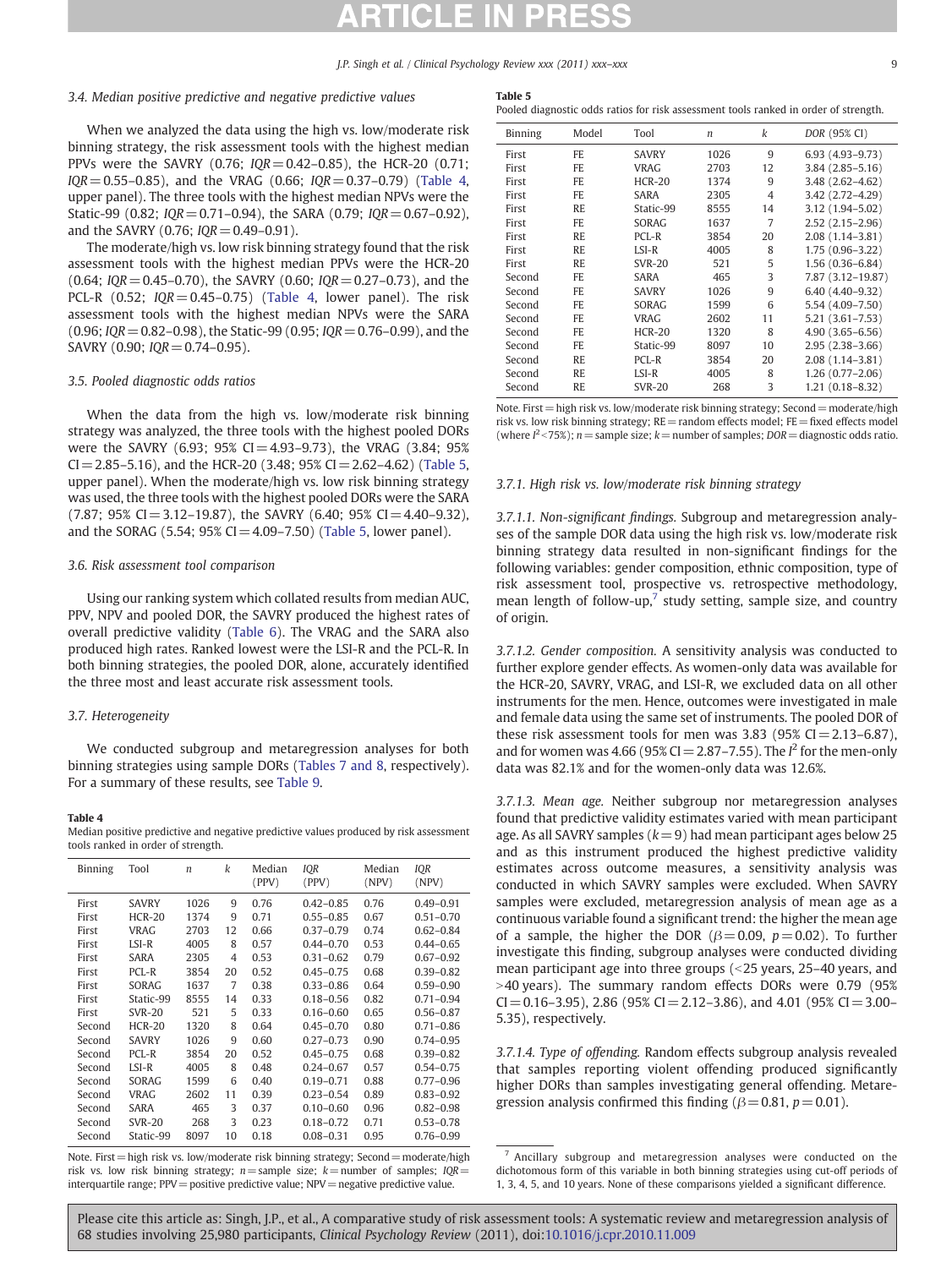| Table 6                                                                             |
|-------------------------------------------------------------------------------------|
| Summary performance scores of risk assessment tools across four outcome statistics. |

### Table 8

Metaregression analysis investigating sources of heterogeneity in replication samples of nine risk assessment tools.

First binning strategy Second binning

|               | Summary performance score |                         |       |  |  |  |
|---------------|---------------------------|-------------------------|-------|--|--|--|
| Tool          | First binning strategy    | Second binning strategy | Total |  |  |  |
| <b>SAVRY</b>  | 31                        | 29                      | 60    |  |  |  |
| VRAG          | 28                        | 23                      | 51    |  |  |  |
| SARA          | 22                        | 25                      | 47    |  |  |  |
| $HCR-20$      | 23                        | 23                      | 46    |  |  |  |
| SORAG         | 20                        | 25                      | 45    |  |  |  |
| Static-99     | 18                        | 16                      | 34    |  |  |  |
| <b>SVR-20</b> | 15                        | 15                      | 30    |  |  |  |
| PCL-R         | 13                        | 13                      | 26    |  |  |  |
| LSI-R         | 11                        | 11                      | 22    |  |  |  |

Note: First binning strategy=high risk vs. low/moderate risk binning strategy; Second binning strategy=moderate/high risk vs. low risk binning strategy. The four outcome statistics included diagnostic odds ratio, positive predictive and negative predictive values, and area under the curve. Summary performance scores were calculated by ordering tools from poorest to strongest performance on each effect estimate. Each tool was assigned a score of  $+1$  (poorest performance) through  $+9$  (strongest performance) on each outcome statistic. These values were then summed for each tool, yielding a composite performance score.

# Table 7

Subgroup analysis investigating sources of heterogeneity in replication samples of nine risk assessment tools.

|                                       | Diagnostic odds ratio (95% CI)  |                               |  |  |
|---------------------------------------|---------------------------------|-------------------------------|--|--|
| Sample or study characteristic        | First binning strategy          | Second binning strategy       |  |  |
| Gender composition                    |                                 |                               |  |  |
| Male sample data                      | $3.15(2.48 - 4.00)$             | $3.35(2.44 - 4.59)$           |  |  |
| Female sample data                    | 4.66 $(2.87 - 7.55)^{b}$        | 5.30 $(3.08-9.11)^{b}$        |  |  |
| Ethnic composition                    |                                 |                               |  |  |
| <90% White                            | $3.59(2.38 - 5.42)$             | $3.86(2.50-5.96)$             |  |  |
| $\geq$ 90% White                      | $2.02(1.03-3.94)$               | $3.20(1.08 - 9.48)$           |  |  |
| Mean age of participants <sup>c</sup> |                                 |                               |  |  |
| $<$ 25 years                          | 4.40 (1.99-9.70)                | $4.51(2.13-9.54)$             |  |  |
| $\geq$ 25 years                       | $3.26(2.50-4.24)$               | 3.21 (2.39-4.30)              |  |  |
| Type of risk assessment tool          |                                 |                               |  |  |
| Actuarial                             | $2.88(2.21-3.75)$               | $2.77(2.08-3.69)$             |  |  |
| Structured clinical judgment          | $4.01(2.81 - 5.71)$             | $4.15(2.42 - 6.75)$           |  |  |
| Study setting                         |                                 |                               |  |  |
| Institution <sup>d</sup>              | $3.36(2.58 - 4.39)$             | 3.47 (2.56-4.70)              |  |  |
| Community                             | $3.13(1.39 - 7.06)$             | $3.00(1.21 - 7.41)$           |  |  |
| Prison                                | $3.65(2.56-5.22)$               | $3.20(2.19-4.67)$             |  |  |
| Psychiatric unit                      | $2.96(1.96-4.45)$               | $4.05(2.59-6.32)$             |  |  |
| Study design                          |                                 |                               |  |  |
| Prospective                           | $3.14(2.31-4.28)$               | $3.16(2.19-4.57)$             |  |  |
| Retrospective                         | $3.40(2.49-4.65)$               | $3.58(2.63 - 4.90)$           |  |  |
| Mean length of follow-up              |                                 |                               |  |  |
| $\leq$ 2 years                        | $2.80(1.68-4.65)$               | $2.16(1.32 - 3.54)$           |  |  |
| $>2$ years                            | $3.56(2.73 - 4.65)$             | $4.01(3.10-5.18)$             |  |  |
| Sample size                           |                                 |                               |  |  |
| $<$ 500 participants                  | $3.34(2.67-4.18)$               | 3.52 (2.72-4.56)              |  |  |
| $\geq$ 500 participants               | $2.35(1.30-4.25)$               | $2.21(1.26-3.87)$             |  |  |
| Country of origin                     |                                 |                               |  |  |
| North America                         | $2.78(2.11-3.67)$               | 3.27 (2.38-4.50)              |  |  |
| Europe                                | $3.85(2.76-5.38)$               | $3.49(2.35 - 5.18)$           |  |  |
| Type of offending                     |                                 |                               |  |  |
| General                               | 2.52 $(1.90-3.36)$ <sup>a</sup> | 2.54 (1.81-3.56) <sup>a</sup> |  |  |
| Violent                               | 4.52 (3.59-5.70) <sup>a</sup>   | 4.78 (3.80-6.01) <sup>a</sup> |  |  |
|                                       |                                 |                               |  |  |

Note. First binning strategy = high risk vs. low/moderate risk binning strategy; Second binning strategy=moderate/high risk vs. low risk binning strategy. <sup>a</sup>Non-overlapping confidence intervals.

**bResults of fixed effects analysis.** 

c SAVRY samples included.

<sup>d</sup>Prison or psychiatric unit.

|                                             |               |                   | strategy      |                     |
|---------------------------------------------|---------------|-------------------|---------------|---------------------|
| Sample or study characteristic <sup>b</sup> | $\beta$ (SE)  | p                 | $\beta$ (SE)  | p                   |
| Gender composition                          |               |                   |               |                     |
| Dichotomous                                 | 0.10(0.40)    | 0.81              | $-0.05(0.38)$ | 0.89                |
| Continuous                                  | $-0.02(0.01)$ | 0.10              | $-0.02(0.01)$ | 0.19                |
| Ethnic composition                          |               |                   |               |                     |
| Dichotomous                                 | $-0.10(0.63)$ | 0.87              | 0.11(0.60)    | 0.85                |
| Continuous                                  | 0.01(0.21)    | 0.21              | 0.02(0.01)    | $0.04$ <sup>a</sup> |
| Mean age of participants c                  |               |                   |               |                     |
| Dichotomous                                 | $-0.49(0.38)$ | 0.20              | $-0.32(0.40)$ | 0.43                |
| Continuous                                  | $-0.02(0.02)$ | 0.26              | $-0.01(0.02)$ | 0.55                |
| Type of risk assessment tool                |               |                   |               |                     |
| Actuarial vs. SCJ                           | 0.40(0.30)    | 0.18              | 0.35(0.27)    | 0.13                |
| Study design                                |               |                   |               |                     |
| Prospective vs. retrospective               | 0.10(0.29)    | 0.74              | 0.07(0.28)    | 0.81                |
| Mean length of follow-up                    |               |                   |               |                     |
| Dichotomous                                 | 0.13(0.31)    | 0.69              | 0.48(0.29)    | 0.14                |
| Continuous                                  | $-0.01(0.01)$ | 0.61              | $-0.01(0.01)$ | 0.85                |
| Study setting                               |               |                   |               |                     |
| Institution <sup>d</sup> vs. community      | $-0.45(0.50)$ | 0.38              | $-0.35(0.56)$ | 0.54                |
| Prison vs. psychiatric unit                 | 0.02(0.36)    | 0.95              | 0.22(0.34)    | 0.52                |
| Sample size                                 |               |                   |               |                     |
| Dichotomous                                 | $-0.48(0.40)$ | 0.24              | $-0.40(0.40)$ | 0.32                |
| Continuous                                  | $-0.01(0.01)$ | 0.28              | $-0.01(0.01)$ | 0.32                |
| Country of origin                           |               |                   |               |                     |
| North America vs. Europe                    | 0.38(0.28)    | 0.17              | 0.15(0.28)    | 0.59                |
| Type of offending                           |               |                   |               |                     |
| General vs. violent                         | 0.81(0.21)    | 0.01 <sup>a</sup> | 0.57(0.21)    | $0.01$ <sup>a</sup> |

Note. First binning strategy = high risk vs. low/moderate risk binning strategy; Second binning strategy = moderate/high risk vs. low risk binning strategy;  $SCI$  = structured clinical judgment instrument.

 $a$ <sup>a</sup> $p$ <0.05. bDichotomous variables same as subgroup analyses for ethnicity, age, follow-up, and sample size.

c SAVRY samples included.

d Prison or psychiatric unit.

# 3.7.2. Moderate/High risk vs. low risk binning strategy

3.7.2.1. Non-significant findings. Subgroup and metaregression analyses of the moderate/high risk vs. low risk binning strategy data found that the following variables did not significantly influence effect size: gender composition, type of risk assessment tool, prospective vs. retrospective methodology, mean length of follow-up, $\frac{7}{7}$  study setting, sample size, and country of origin.

3.7.2.2. Gender composition. A sensitivity analysis was conducted using only the HCR-20, SAVRY, VRAG, and LSI-R sample data. Nonsignificant increases in DOR were found for women as opposed to men using subgroup analysis (DOR for men =  $3.21$  [95% CI =  $1.61-$ 6.39] vs. DOR for women = 5.30 [95% CI = 3.08-9.11]). The  $I^2$  for the men-only data was 90.7% and for the women-only data was 0.0%.

3.7.2.3. Ethnic composition. Subgroup analysis revealed that samples with less than 90% White individuals did not produce different DORs than samples of 90% or more White individuals. Using metaregression, the higher the proportion of White individuals in a sample, the higher the resulting DOR ( $\beta$ = 0.02,  $p$  = 0.04).

3.7.2.4. Mean age of participants. As in the first binning strategy, neither subgroup analysis nor metaregression revealed that DORs varied with mean participant age. When SAVRY samples were excluded, a significant trend was found such that the higher the mean age of participants in a sample, the higher the DOR ( $\beta$  = 0.08, p = 0.04). In addition, post hoc subgroup analyses were conducted on three mean participant age bands  $\left( < 25$  years, 25–40 years, and  $>$ 40 years).

<span id="page-9-0"></span>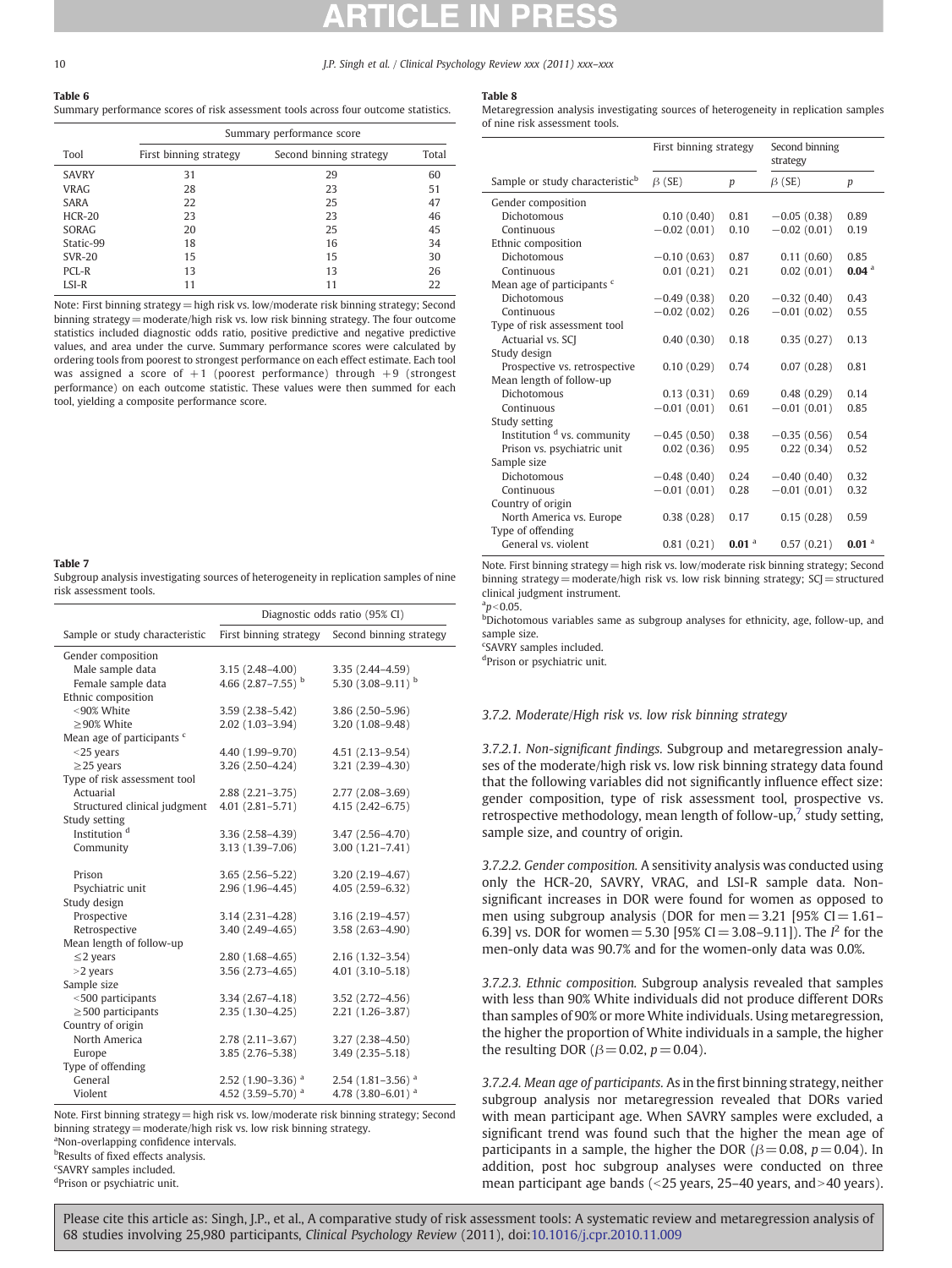<span id="page-10-0"></span>The summary random effects DORs were 0.85 (95% CI =  $0.16-4.54$ ), 2.73 (95% CI = 1.99–3.74), and 4.85 (95% CI = 2.86–8.21), respectively.

3.7.2.5. Type of offending. Random effects subgroup analysis found that samples which used violent offending as their outcome produced higher DORs than samples which used general offending. Metaregression analysis confirmed this finding ( $\beta$  = 0.57, p = 0.01).

# 3.7.3. Multivariate metaregression

Metaregression was carried out on all variables which were significant at the  $p<0.05$  level to determine which, if any, produced effects independently of one another. For the high vs. low/moderate risk binning strategy, only type of offending satisfied these conditions, so no multivariate metaregression analyses were conducted. When SAVRY data was excluded and both mean age of participants (continuous) and type of offending were regressed together, multivariate metaregression revealed that mean participant age ( $\beta$ =  $-0.96$ ,  $p = 0.03$ ) remained a significant predictor of sample DOR.

For the moderate/high vs. low risk binning strategy, variables at the  $p<0.05$  level included: ethnic composition (continuous) and type of offending. Using multivariate metaregression, both ethnic composition ( $\beta$ = 0.02; p= 0.03) and type of offending ( $\beta$ = 0.02;  $p = 0.04$ ) remained significant predictors of DOR. When SAVRY data was excluded and mean age (continuous) was added to the metaregression model, only ethnic composition ( $\beta = 0.02$ ;  $p = 0.04$ ) remained significant.

## 4. Discussion

This systematic review and meta-analysis investigated the predictive validity of nine commonly used risk assessment tools: HCR-20, LSI-R, PCL-R, SARA, SAVRY, SORAG, Static-99, SVR-20, and VRAG. We collected data from 68 studies constituting 88 independent samples. These samples included a total of 25,980 participants from 13 countries. Information on 61% of the participants was specifically obtained from study authors for the purposes of this synthesis. We investigated three main research questions: (1) are there differences between the predictive validity of risk assessment tools, (2) what demographic factors are associated with higher and lower rates of predictive validity in risk assessment, and (3) do actuarial and clinically based risk measures produced different rates of predictive validity.

A central finding of the present meta-analysis was that there are substantial differences between the predictive validity of these tools. These differences were found in three of the four outcome statistics we used. For example, pooled DORs varied from 1.2 to 7.9. This suggests that it may in fact matter what instrument is used for violence risk assessment.

# 4.1. Comparative performance of risk assessment tools

The risk assessment tool that produced the highest rate of predictive validity varied slightly depending on which outcome statistic was used. Therefore, we developed a ranking system that collated performance on four outcome statistics to identify the most and least accurate measures. Overall, we found that instruments designed to assess violence risk in specific populations produced higher rates of predictive validity than tools designed for more general populations. Hence, the SAVRY, an instrument designed to assess the risk of violence in adolescents, produced the highest rates of predictive validity across outcome statistics in both binning strategies. The LSI-R, a tool which was designed to predict the likelihood of general offending in adult offenders, and the PCL-R, a clinical rating scale that was not designed for the purposes of forensic risk assessment, produced the lowest rates of predictive validity. While these two measures may be administered to a broad range of participants, this

appears to come at the cost of predictive accuracy. The present metaanalysis would therefore argue against the view of some experts that the PCL-R is unparalleled in its ability to predict future offending (e.g., [Salekin, Rogers & Sewell, 1996\)](#page-13-0).

The finding that risk assessment tools designed for more specific populations produce higher rates of predictive validity is supported by another main finding in the current report: instruments were better at detecting risk of violent offending than general offending. Future research could examine whether tools investigating more specific forms of violent offending produce even higher rates of predictive validity. The results of the present review suggest that the future development of risk assessment tools could take the direction of designing measures for specific populations or specific forms of offending.

The finding that the SAVRY has the highest rates of predictive validity may be partly due to replication samples for the SAVRY all having been conducted on adolescent offenders, the population with which the tool was validated, unlike other tools where replication samples were more varied. In addition, as the SAVRY is amongst the most specific (designed for use with juveniles) and thorough of the included tools (containing 24 items), researchers may have been more attentive to using the instrument according to the protocol set forth by its authors. Despite these reservations, we would contend that, currently, the SAVRY should be routinely used when assessing violence risk in adolescents.

### 4.1.1. Demographic factors

Our review found some potentially interesting differences in the predictive validity of risk assessment tools according to age, ethnicity, and gender (Table 9). The most consistent finding was that older age was associated with higher rates of predictive validity. This finding is not surprising in view of the fact that the mean age of the samples was 32 years, and many of these instruments were developed in released prisoners who would have been in their late-twenties and thirties. A second finding was that there was some evidence that validity was better in those samples comprising mainly White participants. Again, most of these risk assessment tools were calibrated on samples of White participants, so this is not unexpected.

One of the implications of the ethnicity and age findings is that caution is warranted when using these tools to predict offending in samples dissimilar to their validation samples. A recent study by [Dernevick, Beck, Grann, Hogue and McGuire \(2010\)](#page-12-0) is consistent with this view. The researchers found that instruments designed to detect recidivism risk in general offender populations performed poorly

| Table 9 |  |                                                             |
|---------|--|-------------------------------------------------------------|
|         |  | Summary of results from examining sources of heterogeneity. |

| Significant difference <sup>a</sup>             | Evidence of trends b | No significant difference c                                                                                                              |
|-------------------------------------------------|----------------------|------------------------------------------------------------------------------------------------------------------------------------------|
| Mean age of participants d<br>Type of offending | Ethnic composition d | Gender composition<br>Actuarial vs. SCI<br>Study design<br>Mean length of follow-up<br>Study setting<br>Sample size<br>Country of origin |

Note. SCJ = structured clinical judgment. Unless otherwise noted, the classification of a variable which was analyzed in both dichotomous and continuous forms concerned both its variations. Significance level set at  $p = 0.05$ "

<sup>a</sup>Variables significant in both binning strategies using subgroup or metaregression analyses.

<sup>b</sup>Variables significant in one binning strategy using subgroup or metaregression analyses.

<sup>c</sup>Variables not significant in either binning strategy using subgroup or metaregression analyses.

dSignificant only in continuous form of variable.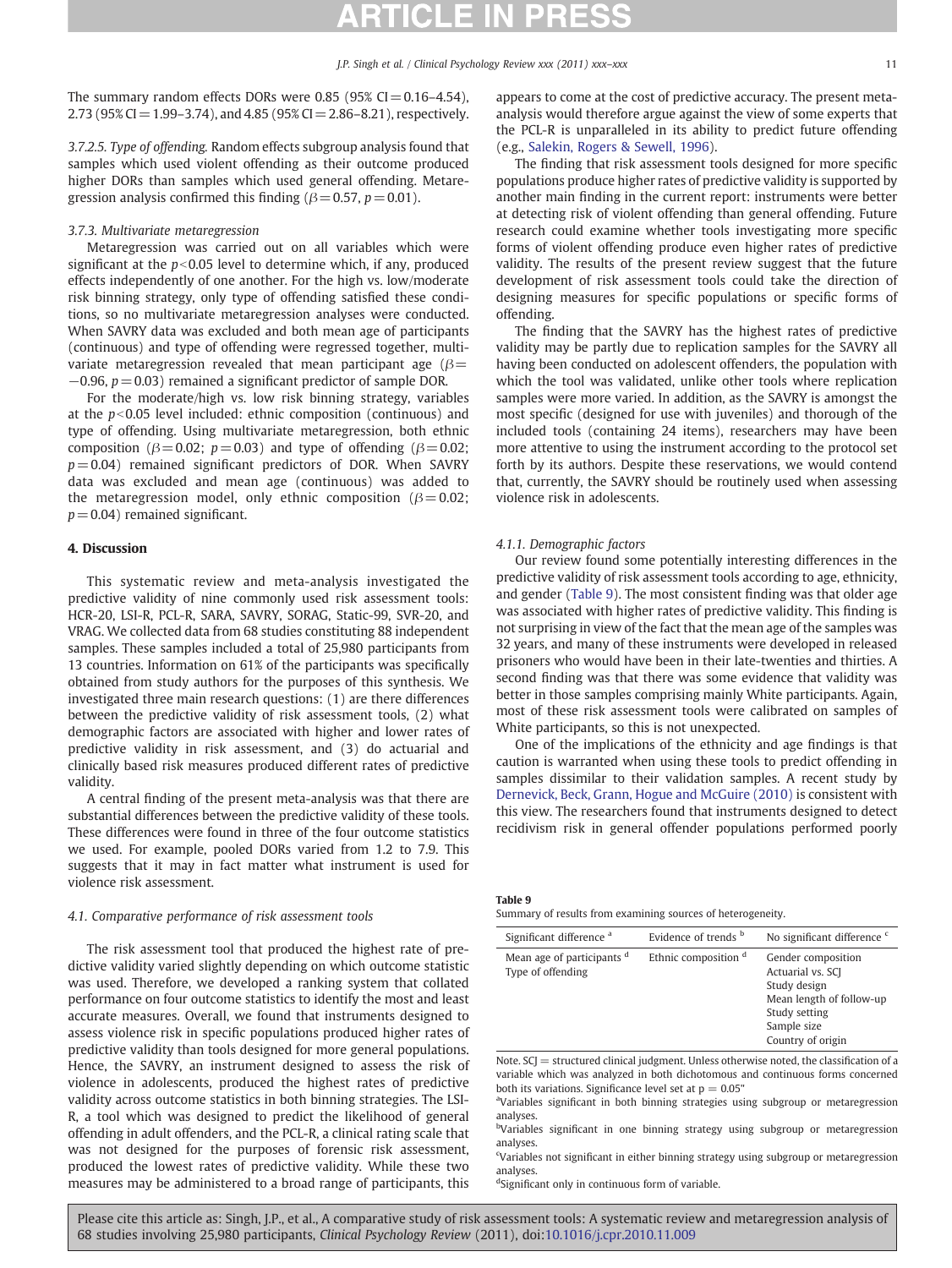when used to predict misconduct in terrorists [\(Dernevick et al., 2010](#page-12-0)). In addition, an investigation based on all sex offenders leaving prisons in Sweden found important differences in factors associated with reoffending by 10 year age bands, particularly in those aged over 60 [\(Fazel, Sjöstedt, Långström & Grann, 2006\)](#page-12-0).

Although we found some evidence that risk assessment tools have higher rates of predictive validity in women than in men, the data on women was based on 7 (8.0%) samples and hence should be interpreted with considerable caution. Future research should present predictive validity estimates for men and women separately (in addition to overall effect sizes).

# 4.1.2. Type of risk assessment

Our study found no evidence that, compared with SCJ tools, actuarial instruments produced better levels of predictive validity. This finding suggests that clinicians and researchers could focus on identifying which measure, actuarial or not, produces the highest rate of predictive validity for their population and setting of interest. Additional considerations when choosing a risk measure may include the additional costs of training and materials, ease of use, and whether a tool is useful in making decisions regarding effective treatment and risk management. The latter has been considered a primary strength of the SCJ approach ([Douglas, Cox, & Webster,](#page-12-0) [1999; Heilbrun, 1997\)](#page-12-0). The relative utility of actuarial and clinically based tools may, however, be different for certain subgroups, such as sexual offenders. Meta-analyses on the accuracy of risk assessment tools for sexual offenders [\(Hanson & Morton-Bourgon, 2004, 2007,](#page-12-0) [2009](#page-12-0)) have found that actuarial instruments outperform measures which employ structured clinical judgment. To be included in these three reviews, studies had to include only sexual offenders. The present meta-analysis included samples of offenders regardless of their index offense, making it more representative of the criminal population. Future meta-analyses could investigate predictive validity estimates for more specific forms of offending in more specific populations. Finally, in 5 (18.5%) of the 27 samples which were administered an SCJ tool, the instrument was used in an actuarial manner (i.e., cut-off scores used to place an individual into a low, moderate, or high risk bin rather than relying on clinical judgment). This finding suggests that researchers should aim to use SCJ tools as they were designed.

# 4.1.3. Re-evaluating the single effect estimate of choice

One implication of the present meta-analysis concerns the utility of the AUC, the effect estimate currently preferred when measuring predictive accuracy [\(Swets et al., 2000\)](#page-13-0). As the assumptions of pooling were not met, it was not possible to statistically pool studyspecific AUCs. We found that comparing tools by median AUC was not useful as the interquartile ranges of all nine instruments overlapped, and thus, the statistic was unable to discriminate between the tools. Furthermore, the utility of the AUC is limited as it only allows for subgroup analysis to investigate sources of heterogeneity (if pooling is possible) rather than metaregression. The latter method enables researchers to explore the moderating role of continuous variables on effect size and adjust for the effects of one variable on another.

When our ranking system was used to compare tools across all four outcome statistics, the DOR data identified the risk assessments with the highest and lowest rates of predictive validity, suggesting that DOR can be used effectively to discriminate between the diagnostic accuracy of different measures. Further, DOR allows researchers to investigate sources of heterogeneity using both subgroup and metaregression analyses. Given this advantage and the statistic's ease of use, researchers should consider including DORs in future studies concerning risk assessment.

# 4.2. Limitations

One limitation of the present meta-analysis is that we were unable to obtain sample data from all eligible studies. However, we found evidence that the effect sizes produced by the included studies were similar to those produced by the studies which we were unable to include. As a consequence of not being able to include all eligible studies, there was insufficient statistical power to examine sources of heterogeneity by individual instrument. Future of reviews could attempt to improve the inclusion of more primary data. Initiatives to promote the registering of primary observational data might assist in this [\(Editorial, 2010](#page-12-0)).

A second limitation of the meta-analysis is that we grouped some outcomes together as we thought this reflected clinical practice. Clinical assessment is more likely to be interested in risk of any serious offending (rather than separating out risks for sexual and violent offending). Nevertheless, some of the instruments included were designed specifically for sexual offenders, and future work should investigate whether they have different rates of predictive validity when the outcome is purely sexual offending.

Another possible limitation is that we included studies regardless of their methodological quality in order to analyze a representative sample of the literature. To address this limitation, we conducted a thorough investigation of sources of within-study heterogeneity that included traditional markers of methodological quality such as prospective or retrospective design and length of follow-up. The study characteristics chosen for investigation were identified a priori. Nevertheless as we conducted a number of tests of heterogeneity and analyzed the data using several outcome statistics, the threshold for statistical significance needs to take this into account and caution is warranted if some of the significant findings are taken on their own without considering other potentially relevant clinical factors that risk assessment instruments do not measure. We attempted to address this limitation by summarizing the findings in relation to different thresholds of significance [\(Table 9\)](#page-10-0).

The studies included in the present meta-analysis were conducted in 13 countries. As legal systems and rates of resolved criminality differ between countries, the predictive validity estimates produced by risk assessment tools may differ between nations. We have attempted to address this by comparing the rates of predictive validity produced by studies conducted in North America compared with those conducted in Europe. Our findings suggest that the included risk assessment tools perform comparably in different continents.

While we investigated a number of sources of within-study heterogeneity, it is possible that there are additional study characteristics that contribute to effect size variation that we did not explore. For example, we did not include the clinical background of the individuals who administered the risk assessment tools. Previous research has evidenced that this may be an important moderator of risk assessment tool validity ([Ægisdóttir et al., 2006](#page-12-0)).

# 5. Conclusion

Violence risk assessment tools are increasingly used to make important decisions in clinical and criminal justice settings. The present meta-analysis found that the predictive validity of commonly used risk assessment measures varies widely. Our findings suggest that the closer the demographic characteristics of the tested sample are to the original validation sample of the tool, the higher the rate of predictive validity. We also found that tools designed for more specific populations were more accurate at detecting individuals' risk of future offending. Risk assessment tools were found to produce more valid risk predictions for older White individuals and possibly women. As this review identified substantial variations in the predictive accuracy of these instruments and heterogeneity in their validity according to different sample demographics, risk assessment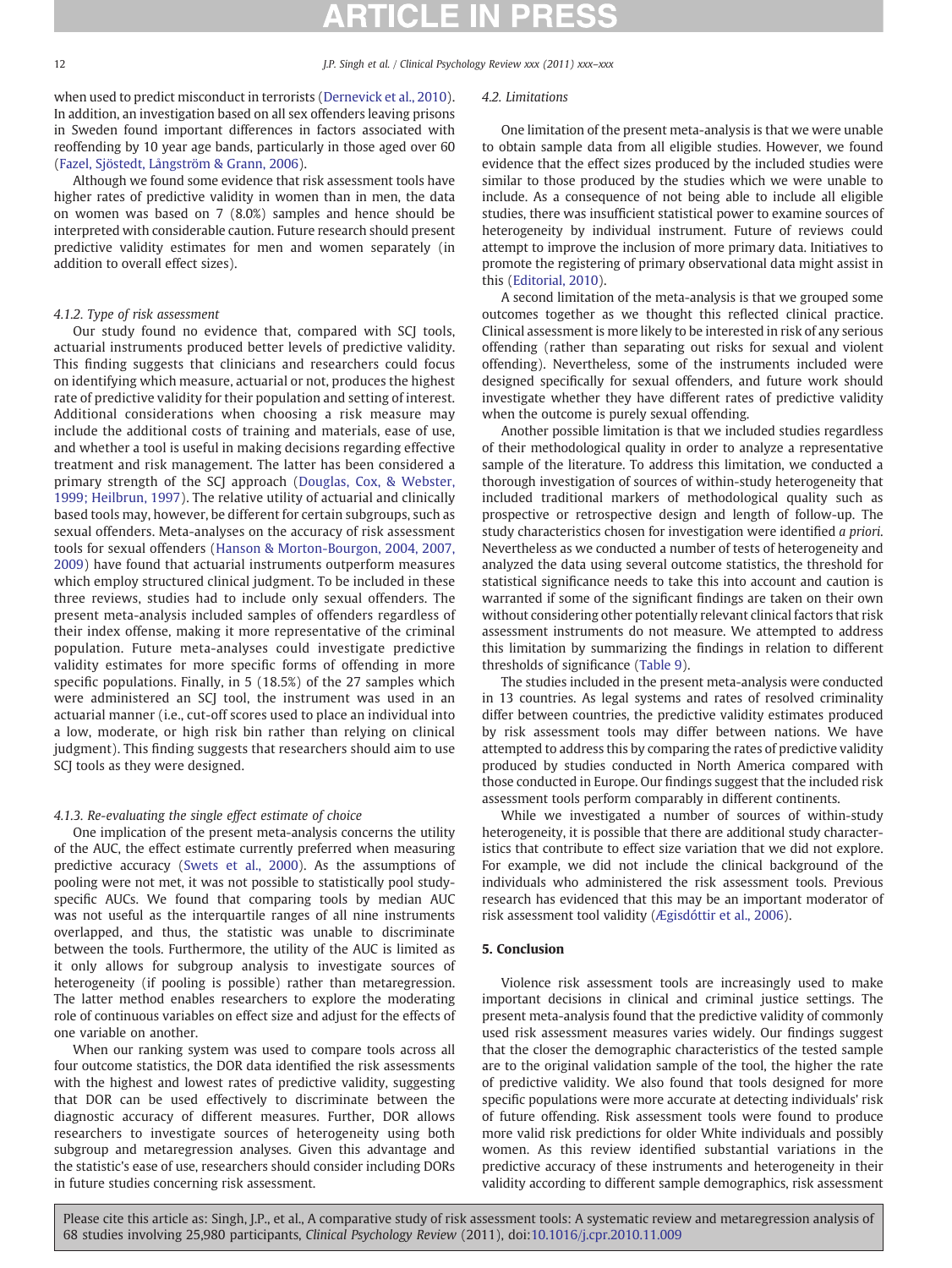<span id="page-12-0"></span>procedures and guidelines by mental health services and criminal justice systems may need review.

# Funding

There was no specific funding for this study.

# Conflicts of Interest

None declared.

### Acknowledgements

The authors thank Dr. Helen Doll for her assistance with statistical analysis, Professor Klaus Ebmeier for his assistance in the translation of several articles in German, and Sophie Westwood for her assistance with the inter-rater reliability check. The following authors are thanked for providing studies and/or tabular data for the analyses: April Beckmann, Sarah Beggs, Susanne Bengtson Pedersen, Klaus-Peter Dahle, Rebecca Dempster, Mairead Dolan, Kevin Douglas, Reinhard Eher, Jorge Folino, Monica Gammelgård, Robert Hare, Grant Harris, Leslie Helmus, Andreas Hill, Clive Hollin, Christopher Kelly, P. Randy Kropp, Michael Lacy, Calvin Langton, Henry Lodewijks, Karin Arbach Lucioni, Jeremy Mills, Catrin Morrissey, Thierry Pham, Martin Rettenberger, Marnie Rice, Michael Seto, David Simourd, Gabrielle Sjöstedt, Cornelis Stadtland, David Thornton, Vivienne de Vogel, Zoe Walkington, and Glenn Walters.

### References

- Ægisdóttir, S., White, M. J., Spengler, P. M., Maugherman, A. S., Anderson, L. A., Cook, R. S., et al. (2006). The meta-analysis of clinical judgment project: Fifty-six years of accumulated research on clinical versus statistical prediction. Counseling Psychologist, 34, 341−382.
- American Psychiatric Association (2004). Practice guideline for the treatment of patients with schizophrenia. Arlington, VA: American Psychiatric Association.
- Andrews, D. A., & Bonta, J. (1995). LSI-R: The Level of Service Inventory-Revised. Toronto, ON: Multi-Health Systems.
- Bauer, A., Rosca, P., Khawalled, R., Gruzniewski, A., & Grinshpoon, A. (2003). Dangerousness and risk assessment: The state of the art. Israel Journal of Psychiatry and Related Sciences, 40, 182−190.
- Bhui, H. S. (1999). Race, racism and risk assessment: Linking theory to practice with Black mentally disordered offenders. Probation Journal, 46, 171−181.
- Bjørkly, S. (1995). Prediction of aggression in psychiatric patients: A review of prospective prediction studies. Clinical Psychology Review, 15, 475−502.
- Blair, P. R., Marcus, D. K., & Boccaccini, M. T. (2008). Is there an allegiance effect for assessment instruments? Actuarial risk assessment as an exemplar. Clinical Psychology, 15, 346−360.
- Boer, D. P., Hart, S. D., Kropp, P. R., & Webster, C. D. (1997). Manual for the Sexual Violence Risk-20. Professional guidelines for assessing risk of sexual violence. Burnaby, BC: Simon Fraser University, Mental Health, Law, and Policy Institute.
- Bonta, J. (2002). Offender risk assessment: Guidelines for selection and use. Criminal Justice and Behavior, 29, 355−379.
- Borum, R., Bartel, P., & Forth, A. (2002). Manual for the structured assessment of violence risk in youth (SAVRY). Tampa: University of South Florida.
- Borum, R., Bartel, P., & Forth, A. (2003). Manual for the structured assessment of violence risk in youth (SAVRY): Version 1.1. Tampa: University of South Florida.
- Bossuyt, P. M., Reitsma, J. B., Bruns, D. E., Gatsonis, C. A., Glaziou, P. P., Irwig, L. M., et al. (2003). Towards complete and accurate reporting of studies of diagnostic accuracy: The STARD initiative. British Medical Journal, 326, 41−44.
- Caldwell, R. A., Bogat, G. A., & Davidson, W. S. (1988). The assessment of child abuse potential and the prevention of child abuse and neglect: A policy analysis. American Journal of Community Psychology, 16, 609−624.
- Campbell, M., French, S., & Gendreau, P. (2007). Assessing the utility of risk assessment tools and personality measures in the prediction of violent recidivism for adult offenders (Cat. No. PS3-1/2007-4E-PDF). Ottawa, ON: Department of Safety and Emergency Preparedness.
- Cleckley, H. (1941). The mask of sanity. St. Louis: C.V. Mosby.
- Cohen, J. (1960). A coefficient of agreement for nominal scales. Educational and Psychological Measurement, 20, 37−46.
- Cohen, J. (1988). Statistical power analysis for the behavioral sciences (pp. 281−285). (2nd ed.). Hillsdale, NJ: Erlbaum.
- Cottle, C. C., Lee, R. J., & Heilbrun, K. (2001). The prediction of criminal recidivism in juveniles: A meta-analysis. Criminal Justice and Behavior, 28, 367−394.
- Daniels, B. A. (2005). Sex offender risk assessment: Evaluation and innovation. Unpublished doctoral dissertation, Widener University, Chester, PA.
- de Vogel, V., de Ruiter, C., Hildebrand, M., Bos, B., & van de Ven, P. (2004). Type of discharge and risk of recidivism measured by the HCR-20: A retrospective study in a Dutch sample of treated forensic psychiatric patients. International Journal of Forensic Mental Health, 3, 149−165.
- Deeks, J. J. (2001). Systematic reviews of evaluation of diagnostic and screening tests. In M. Egger, G. D. Smith, & D. G. Altman (Eds.), Systematic reviews in health care: Metaanalysis in context. London: BMJ Publishing Groups.
- DeMatteo, D., & Edens, J. F. (2006). The role and relevance of the Psychopathy Checklist – Revised in court: A case law survey of U.S. courts (1991-2004). Psychology, Public Policy, and Law, 12, 214−241.
- Dernevick, M., Beck, A., Grann, M., Hogue, T., & McGuire, J. (2010). The use of psychiatric and psychological evidence in the assessment of terrorist offenders. Journal of Forensic Psychiatry and Psychology, 20, 508−515.
- Deville, W. L., Buntinx, F., Bouter, L. M., Montori, V. M., de Vet, H. C. W., van der Windt, D. A. W. N., et al. (2002). Conducting systematic reviews of diagnostic studies: Didactic guidelines. BMC Medical Research Methodology, 2, 1−13.
- Doren, D. M. (2002). Evaluating sex offenders: A manual for civil commitments and beyond. Thousand Oaks, CA: Sage.
- Douglas, K. S., Cox, D. N., & Webster, C. D. (1999). Violence risk assessment: Science and practice. Legal and Criminological Psychology, 4, 149−184.
- Douglas, K. S., & Webster, C. D. (1999). The HCR-20 violence risk assessment scheme: Concurrent validity in a sample of incarcerated offenders. Criminal Justice and Behavior, 26, 3−19.
- Edens, J. F. (2001). Misuses of the Hare Psychopathy Checklist Revised in court. Journal
- of Interpersonal Violence, 16, 1082−1093. Edens, J., & Campbell, J. (2007). Identifying youths at risk for institutional misconduct: A meta-analytic investigation of the Psychopathy Checklist measures. Psychological Services, 4, 13−27.
- Edens, J., Campbell, J. S., & Weir, J. M. (2007). Youth psychopathy and criminal recidivism: A meta-analysis of the Psychopathy Checklist measures. Law and Human Behavior, 31, 53−75.
- Edens, J., Skeem, J., Cruise, K., & Cauffman, E. (2001). The assessment of juvenile psychopathy and its association with violence: A critical review. Behavioral Sciences and the Law, 19, 53−80.
- Editorial (2010). Should protocols for observational research be registered? Lancet, 375, 348.
- Fazel, S., Sjöstedt, G., Långström, N., & Grann, M. (2006). Risk factors for criminal recidivism in older sexual offenders. Sexual Abuse: A Journal of Research and Treatment, 18, 159−167.
- Federal Bureau of Investigation (2002). Uniform crime reports for the United States. Washington, DC: US Government Printing Office.
- Fujii, D., Tokioka, A., Lichton, A., & Hishinuma, E. (2005). Ethnic differences in violence risk prediction of psychiatric inpatients using the Historical Clinical Risk Management – 20. Psychiatric Services, 56, 711−716.
- Gendreau, P., Goggin, C., & Little, T. (1996). Predicting adult offender recidivism:What works! (Cat. No. JS4-1/1996-7E). Ottawa, ON: Public Works and Government Services Canada.
- Gendreau, P., Goggin, C., & Smith, P. (2000). Cumulating knowledge: How meta-analysis can serve the needs of correctional clinicians and policy-makers. Ottawa, ON: Correctional Service of Canada.
- Gendreau, P., Goggin, C., & Smith, P. (2002). Is the PCL-R really the "unparalleled" measure of offender risk?: A lesson in knowledge cumulation. Criminal Justice and Behavior, 29, 397−426.
- Glas, A. S., Lijmer, J. G., Prins, M. H., Bonsel, G. J., & Bossuyt, P. M. M. (2003). The diagnostic odds ratio: A single indicator of test performance. Journal of Clinical Epidemiology, 56, 1129−1135.
- Guy, L. (2008). Performance indicators of the structured professional judgment approach for assessing risk for violence to others: A meta-analytic survey. Unpublished doctoral dissertation, Simon Fraser University, Burnaby, BC.
- Guy, L., Edens, J. F., Anthony, C., & Douglas, K. S. (2005). Does psychopathy predict institutional misconduct among adults? A meta-analytic investigation. Journal of Consulting and Clinical Psychology, 73, 1056−1064.
- Hanson, R. K. (1998). What do we know about sex offender risk assessment? Psychology, Public Policy, and Law, 4, 50−72.
- Hanson, R. K., & Morton-Bourgon, K. (2004). Predictors of sexual recidivism: An updated meta-analysis (Cat. No. PS3-1/2004-2E-PDF). Ottawa, ON: Public Works and Government Services Canada.
- Hanson, R. K., & Morton-Bourgon, K. (2007). The accuracy of recidivism risk assessments for sexual offenders: A meta-analysis (Cat. No. PS4-36/2007E). Ottawa, ON: Public Safety and Emergency Preparedness.
- Hanson, R. K., & Morton-Bourgon, K. (2009). The accuracy of recidivism risk assessments for sexual offenders: A meta-analysis of 118 prediction studies. Psychological Assessment, 21, 1−21.
- Hanson, R. K., & Thornton, D. (1999). Static-99: Improving actuarial risk assessments for sex offenders (User Report 99-02). Ottawa, ON: Department of the Solicitor General of Canada.
- Hare, R. D. (1991). The Hare Psychopathy Checklist-Revised (PCL-R). North Tonawanda, NY: Multi-Health Systems.
- Hare, R. D. (2003). The Hare Psychopathy Checklist Revised (2nd ed.). Toronto, ON: Multi-Health Systems.
- Harris, A. J. R., Phenix, A., Hanson, R. K., & Thornton, D. (2003). Static-99 coding rules: Revised 2003. Ottawa, ON: Solicitor General Canada.
- Heilbrun, K. (1997). Prediction versus management models relevant to risk assessment: The importance of legal decision-making context. Law and Human Behavior, 21, 347−359.
- Higgins, J. P. T., Deeks, J. J., & Altman, D. G. (2008). Special topics in statistics. In J. Higgins, & S. Green (Eds.), Cochrane handbook for systematic reviews of interventions (pp. 521). London: Wiley.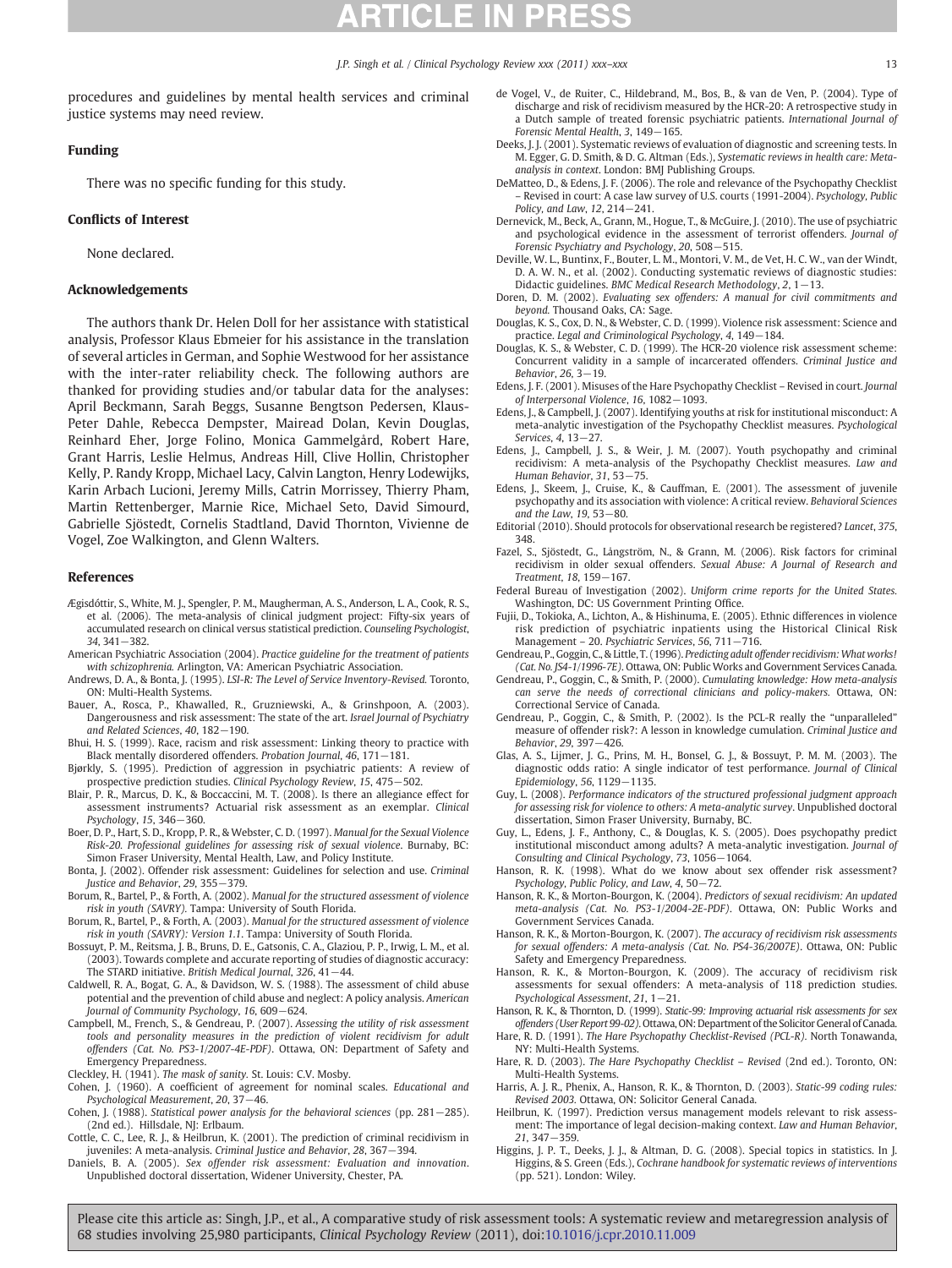# <span id="page-13-0"></span>Higgins, J., & Thompson, S. (2002). Quantifying heterogeneity in a meta-analysis. Statistics in Medicine, 21, 1539−1558.

- Higgins, J., Thompson, S., Deeks, J., & Altman, D. (2003). Measuring inconsistency in meta-analyses. British Medical Journal, 327, 557−560.
- Higgins, N., Watts, D., Bindman, J., Slade, M., & Thornicroft, G. (2005). Assessing violence risk in general adult psychiatry. Psychiatric Bulletin, 29, 131−133.
- Honest, H., & Khan, K. S. (2002). Reporting of measures of accuracy in systematic reviews of diagnostic literature. BMC Health Services Research, 2, 1−4.
- Hoptman, M. J., Yates, K. F., Patalinjug, M. B., Wack, R. C., & Convit, A. (1999). Clinical prediction of assaultive behavior among male psychiatric patients at a maximumsecurity forensic facility. Psychiatric Services, 50, 1461−1466.
- Kemshall, H. (2001). Risk assessment and management of known sexual and violent offenders: A review of current issues. London: Home Office.
- Khiroya, R., Weaver, T., & Maden, T. (2009). Use and perceived utility of structured violence risk assessments in English medium secure forensic units. Psychiatrist, 33, 129−132.
- Kropp, P. R., Hart, S. D., Webster, C. D., & Eaves, D. (1994). Manual for the Spousal Assault Risk Assessment guide. Vancouver, BC: British Columbia Institute on Family Violence.
- Kropp, P. R., Hart, S. D., Webster, C. D., & Eaves, D. (1995). Manual for the Spousal Assault Risk Assessment guide (2nd ed.). Vancouver, BC: British Columbia Institute on Family Violence.
- Kropp, P. R., Hart, S. D., Webster, C. D., & Eaves, D. (1999). Spousal Assault Risk Assessment guide (SARA). Toronto: Multi-Health Systems.
- Långström, N. (2004). Accuracy of actuarial procedures for assessment of sexual offender recidivism risk may vary across ethnicity. Sexual Abuse: A Journal of Research and Treatment, 16, 107−120.
- Lawson, W. B., Yesavage, J. A., & Werner, P. A. (1984). Race, violence, and psychopathology. Journal of Clinical Psychiatry, 45, 294−297.
- Leistico, A., Salekin, R., DeCoster, J., & Rogers, R. (2008). A large-scale meta-analysis relating the Hare measures of psychopathy to antisocial conduct. Law and Human Behavior, 32, 28−45.
- Lidz, C. W., Mulvey, E. P., & Gardner, W. (1993). The accuracy of predictions of violence to others. Journal of the American Medical Association, 269, 1007−1011.
- Maden, A. (2001). Practical application of structured risk assessment. British Journal of Psychiatry, 178, 479.
- McCann, K. (2006). A meta-analysis of the predictors of sexual recidivism in juvenile sexual offenders. Unpublished master's thesis. Simon Fraser University, Burnaby, BC.
- McNiel, D. E., & Binder, R. L. (1995). Correlates of accuracy in the assessment of psychiatric inpatients' risk of violence. American Journal of Psychiatry, 152, 901−906.
- Mercado, C. C., & Ogloff, J. R. P. (2007). Risk and the preventive detention of sex offenders in Australia and the United States. International Journal of Law and Psychiatry, 30, 49−59.
- Moher, D., Liberati, A., Tetzlaff, J., & Altman, D. G. (2009). Preferred reporting items for systematic reviews and meta-analyses: The PRISMA statement. PLoS Medicine, 6, e1000097.
- Moses, L. E., Littenberg, B., & Shapiro, D. (1993). Combining independent studies of a diagnostic test into a summary ROC curve: Data-analytical approaches and some additional considerations. Statistics in Medicine, 12, 1293−1316.
- Mossman, D. (1994). Assessing predictions of violence: Being accurate about accuracy. Journal of Consulting and Clinical Psychology, 62, 783−792.
- Mossman, D. (2000). Commentary: Assessing the risk of violence Are "accurate" predictions useful? Journal of the American Academy of Psychiatry and the Law, 28, 272−281.
- National Institute for Health and Clinical Excellence (2009). Schizophrenia: Core interventions in the treatment and management of schizophrenia in primary and secondary care. London: National Institute for Health and Clinical Excellence.
- Quinsey, V. L., Harris, G. T., Rice, M. E., & Cormier, C. A. (1998). Violent offenders: Appraising and managing risk. Washington, DC: American Psychological Association.
- Quinsey, V. L., Harris, G. T., Rice, M. E., & Cormier, C. A. (2006). Violent offenders: Appraising and managing risk (2nd ed.). Washington, DC: American Psychological Association.
- Ransohoff, D. F., & Feinstein, A. R. (1978). Problems of spectrum and bias in evaluating the efficacy of diagnostic tests. New England Journal of Medicine, 299, 926−930.
- Rosenthal, R. (1994). Parametric measures of effect size. In H. Cooper, & L. V. Hedges (Eds.), The handbook of research synthesis. New York, NY: Sage.
- Ruscio, J. (2008). A probability-based measure of effect size: Robustness to base rates and other factors. Psychological Methods, 13, 19−30.
- Salekin, R. T., Rogers, R., & Sewell, K. W. (1996). A review and meta-analysis of the Psychopathy Checklist and Psychopathy Checklist-Revised: Predictive validity of dangerousness. Clinical Psychology: Science and Practice, 3, 203−215.
- SBU (2005). Riskbedömningar inom psykiatrin. Kan våld i samhället förutsägas? [Risk assessments in psychiatry. Is it possible to predict community violence?]. Stockholm: Swedish Council on Health Technology Assessment (SBU).
- Schwalbe, C. S. (2007). Risk assessment for juvenile justice: A meta-analysis. Law and Human Behavior, 31, 449−462.
- Schwalbe, C. S. (2008). A meta-analysis of juvenile justice risk assessment instruments: Predictive validity by gender. Criminal Justice and Behavior, 35, 1367-1381.
- Schwalbe, C. S., Fraser, M. W., Day, S. H., & Arnold, E. M. (2004). North Carolina Assessment of Risk (NCAR): Reliability and predictive validity with juvenile offenders. Journal of Offender Rehabilitation, 40, 1−22.
- Seto, M. (2005). Is more better? Combining actuarial risk scales to predict recidivism among adult sex offenders. Psychological Assessment, 17, 156−167.
- Singh, J. P., & Fazel, S. (2010). Forensic risk assessment: A metareview. Criminal Justice and Behavior, 37, 965−988. Sjöstedt, G., & Grann, M. (2002). Risk assessment: What is being predicted by actuarial
- prediction instruments? International Journal of Forensic Mental Health, 1, 179−183.
- Skeem, J., Edens, J. F., Camp, J., & Colwell, L. H. (2004). Are there ethnic differences in
- levels of psychopathy? A meta-analysis. Law and Human Behavior, 28, 505−527. Smith, P., Cullen, F. T., & Latessa, E. J. (2009). Can 14, 737 women be wrong? A metaanalysis of the LSI-R and recidivism for female offenders. Criminology and Public Policy, 8, 183−208.
- Sreenivasan, S., Kirkish, P., Garrick, T., Weinberger, L. E., & Phenix, A. (2000). Actuarial risk assessment models: A review of critical issues related to violence and sexoffender recidivism assessments. Journal of American Academy of Psychiatry and the Law, 28, 438−448.
- StataCorp (2007). Stata statistical software: Release 10. College Station, TX: StataCorp LP.
- Swets, J. A., Dawes, R. M., & Monahan, J. (2000). Psychological science can improve diagnostic decisions. Psychological Science in the Public Interest: A Journal of the American Psychological Society, 1, 1−26.
- Thompson, S. G., & Higgins, J. P. T. (2002). How should meta-regression analyses be undertaken and interpreted? Statistics in Medicine, 21, 1559−1573.
- Vess, J. (2008). Sex offender risk assessment: Consideration of human rights in community protection legislation. Legal and Criminological Psychology, 13, 245−256.
- Walters, G. (2003). Predicting institutional adjustment and recidivism with the Psychopathy Checklist factor scores: A meta-analysis. Law and Human Behavior, 27, 541−558.
- Wang, E. W., & Diamon, P. M. (1999). Empirically identifying factors related to violence risk in corrections. Behavioral Sciences and the Law, 17, 377−389.
- Webster, C. D., Douglas, K. S., Eaves, D., & Hart, S. D. (1997). HCR-20: Assessing risk for violence (version 2). Burnaby, BC: Simon Fraser University, Mental Health, Law, and Policy Institute.
- Webster, C. D., Eaves, D., Douglas, K. S., & Wintrup, A. (1995). The HCR-20 scheme: The assessment of dangerousness and risk. Vancouver, BC: Mental Health, Law, and Policy Institute, and Forensic Psychiatric Services Commission of British Columbia.
- Young, S. (2009). Risk assessment tools for children in conflict with the law. Dublin: Irish Youth Justice Service Retrieved December 2, 2008 from http://www.iyjs.ie/en/IYJS/ Literature %20Review%20-%Risk%20Assessment.pdf/Files/Literature%20Review%20% 20Risk%20Assessment.pdf.

# Further reading<sup>\*</sup>

- Arbach, K., & Pueyo, A. A. (2007). Violence risk assessment in mental disorders with the HCR-20. Papeles del Psicologo, 28, 174−186.
- Austin, J., Coleman, D., Peyton, J., & Johnson, K. D. (2003). Reliability and validity study of the LSI-R risk assessment instrument. Washington, DC: Pennsylvania Board of Probation and Parole.
- Beggs, S. M., & Grace, R. C. (2008). Psychopathy, intelligence, and recidivism in child molesters: Evidence of an Interaction Effect. Criminal Justice and Behavior, 35, 683−695.
- Bengtson, S. (2008). Is newer better? A cross-validation of the Static-2002 and the Risk Matrix 2000 in a Danish sample of sexual offenders. Psychology, Crime and Law, 14, 85−106.
- Caperton, J. D. (2005). Predicting recidivism among sex offenders: Utility of the STATIC-99, Minnesota Sex Offender Screening Tool – Revised, and Psychopathy Checklist – Revised. Unpublished doctoral dissertation, Sam Houston State University, Huntsville, TX.
- Dahle, K. P. (2006). Strengths and limitations of actuarial prediction of criminal reoffense in a German prison sample: A comparative study of LSI-R, HCR-20 and PCL-R. International Journal of Law and Psychiatry, 29, 431−442.
- Davidson, J. (2007). Risky business: What standard assessments mean for female offenders. Unpublished doctoral dissertation, University of Hawaii, Manoa, HI.
- de Vogel, V., & de Ruiter, C. (2005). The HCR-20 in personality disordered female offenders: A comparison with a matched sample of males. Clinical psychology and Psychotherapy, 12, 226−240.
- de Vogel, V., de Ruiter, C., Hildebrand, M., Bos, B., & van de Ven, P. (2004). Type of discharge and risk of recidivism measured by the HCR-20: A retrospective study in a Dutch sample of treated forensic psychiatric patients. International Journal of Forensic Mental Health, 3, 149−165.
- Dempster, R. J. (1998). Prediction of sexually violent recidivism: A comparison of risk assessment instruments. Unpublished Master's thesis, Simon Fraser University, Burnaby, BC.
- Dempster, R. J. (2001). Understanding errors in risk assessment: The application of differential prediction methodology. Unpublished doctoral dissertation, Simon Fraser University, Burnaby, BC.
- Dolan, M. C., & Rennie, C. E. (2008). The Structured Assessment of Violence Risk in Youth as a predictor of recidivism in a United Kingdom cohort of adolescent offenders with conduct disorder. Psychological Assessment, 20, 35−46.
- Douglas, K. S., Ogloff, J. R. P., & Hart, S. D. (2003). Evaluation of a model of violence risk assessment among forensic psychiatric patients. Psychiatric Services, 54, 1372−1379.